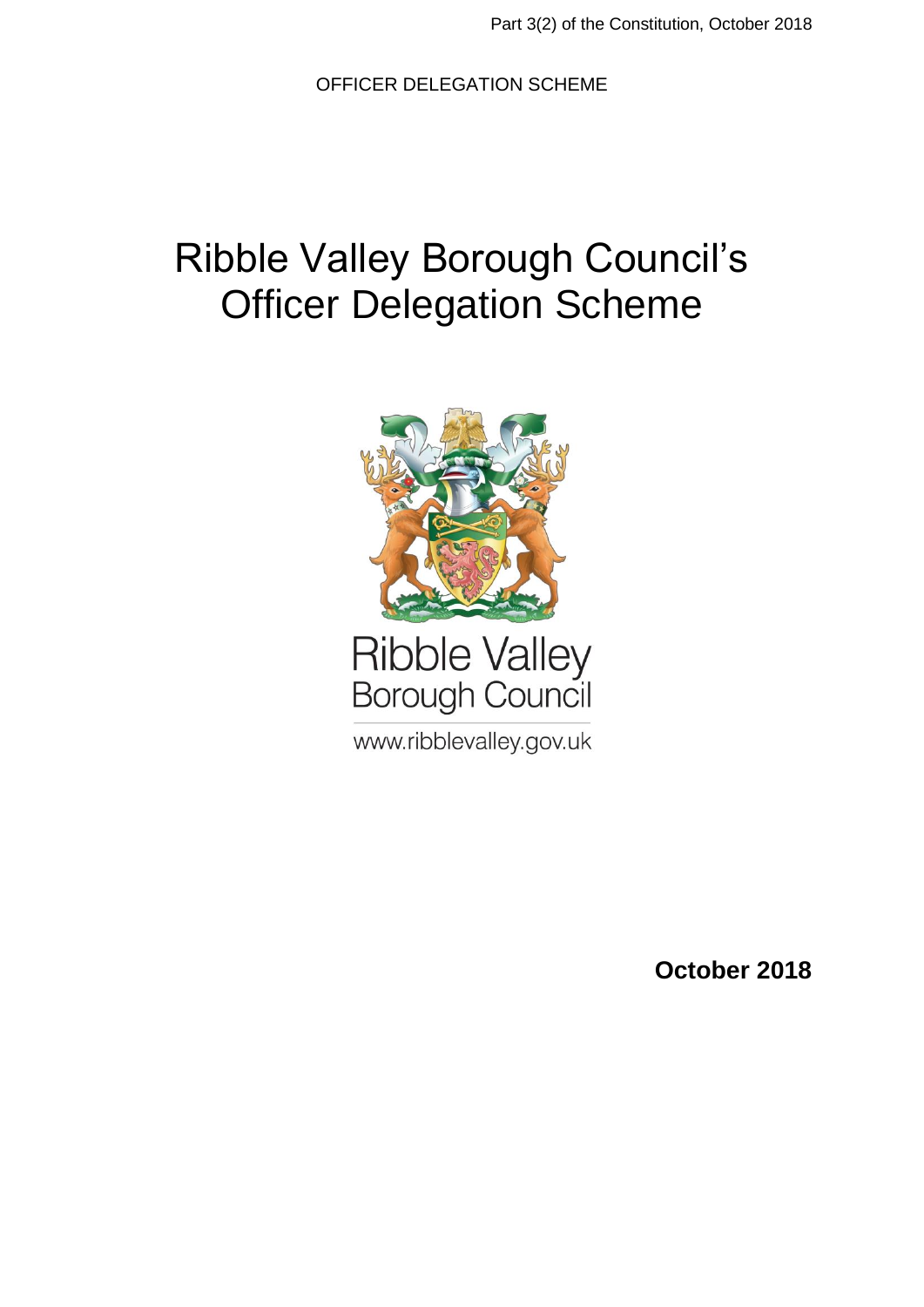## RIBBLE VALLEY BOROUGH COUNCIL'S OFFICER **DELEGATION SCHEME**

## **CONTENTS**

<span id="page-1-0"></span>

| 1.                                                                 |  |
|--------------------------------------------------------------------|--|
| 2.                                                                 |  |
| 3.                                                                 |  |
|                                                                    |  |
| 1.                                                                 |  |
| 2.                                                                 |  |
| OTHER PROVISIONS REGARDING GENERAL DELEGATION  8<br>3.             |  |
| 4.                                                                 |  |
| 5.                                                                 |  |
| 6.                                                                 |  |
| 7.                                                                 |  |
| 8.                                                                 |  |
|                                                                    |  |
| 1.                                                                 |  |
| 2.                                                                 |  |
| 3.                                                                 |  |
| DIRECTOR OF ECONOMIC DEVELOPMENT AND PLANNING 16<br>4.             |  |
| 5.                                                                 |  |
| 6.                                                                 |  |
|                                                                    |  |
| OFFICERS AUTHORISED TO REPRESENT THE COUNCIL IN COURT AND IN<br>1. |  |
|                                                                    |  |
| 2.                                                                 |  |
| 2.1                                                                |  |
| 2.2                                                                |  |
| 2.3                                                                |  |
| 2.4                                                                |  |
| 2.5                                                                |  |
| 2.6                                                                |  |
| 2.7                                                                |  |
| 2.8                                                                |  |
| 2.9                                                                |  |
| 3 <sub>1</sub>                                                     |  |
|                                                                    |  |
|                                                                    |  |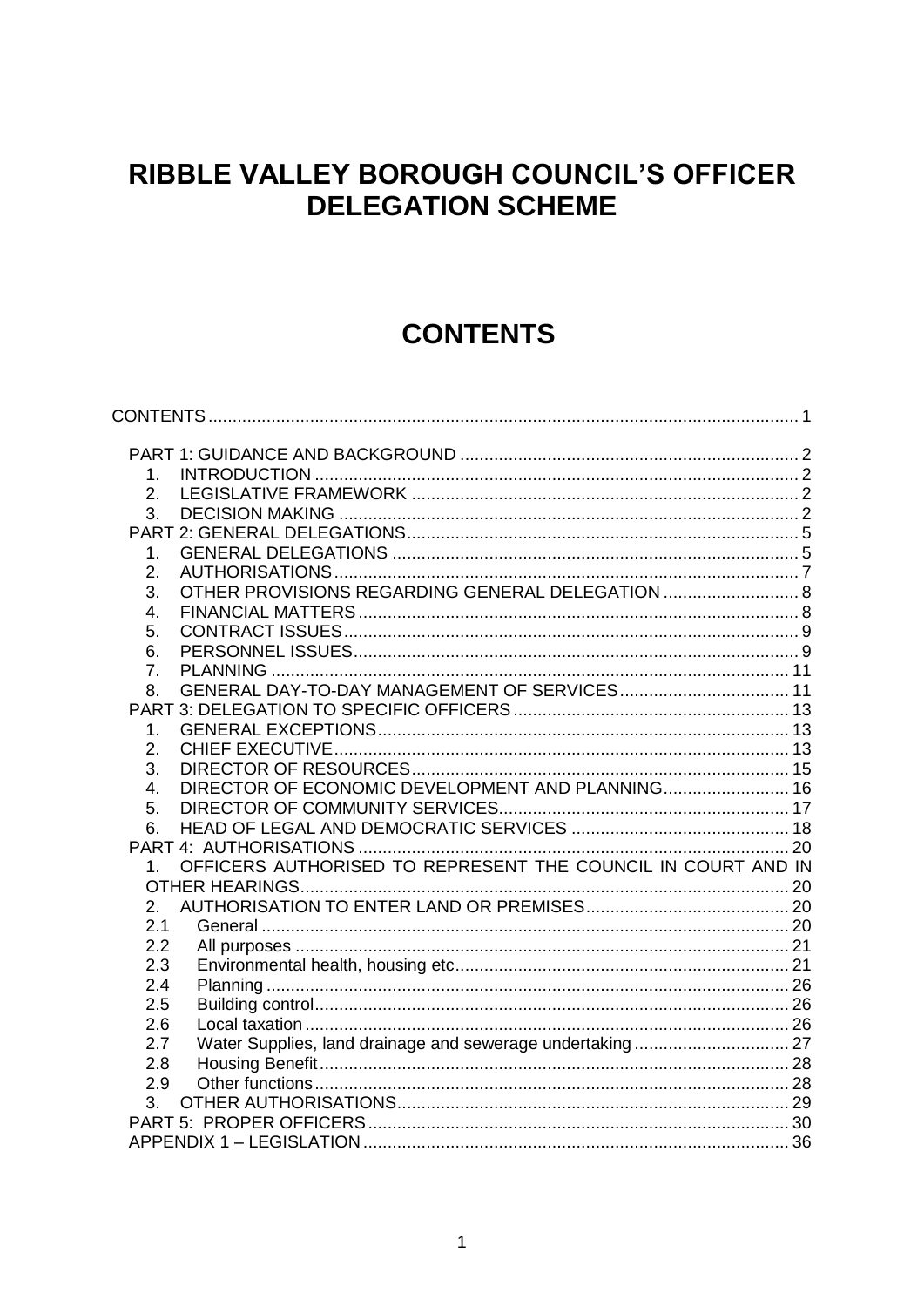## **PART 1: GUIDANCE AND BACKGROUND**

#### <span id="page-2-1"></span><span id="page-2-0"></span>**1. INTRODUCTION**

- 1.1 This scheme in Part 3(2) of the Ribble Valley Borough Council's ("*the Council"*) Constitution deals with delegations from the Council and its committees to officers of the Council. Delegations to committees and subcommittees are set out in Part 3(1) of the Council's Constitution.
- 1.2 The scheme aims to provide evidence that the Council (or one of its committees) has authorised a particular officer of the Council to take an action or make a decision in given circumstances.
- 1.3 The scheme meets the requirement in section 100G(2) of the Local Government Act 1972 that the Council should maintain a list: (a) specifying those powers of the council which are exercisable by officers of the council in pursuance of arrangements made under the 1972 Act or any other enactment for their discharge by those officers; and (b) stating the title of the officer by whom each of the powers so specified is exercisable.
- 1.4 No part of this scheme is intended to be a job description or a summary of the work of any officer or his directorate.

Guidance notes, intended to assist officers to whom functions are delegated under this Scheme are included in text boxes, like this one.

#### <span id="page-2-2"></span>**2. LEGISLATIVE FRAMEWORK**

- 2.1 Section 101(1) of the Local Government Act 1972 empowers the Council to delegate certain of its functions to a committee, sub-committee or officer of the Council, or to another local authority.
- 2.2 Only the body or officer on whom a statutory power has been conferred may exercise that power, unless sub-delegation has been expressly authorised by words or necessary implications. Section 101(2) of the Local Government Act 1972 contains such a (limited) express power to sub-delegate. It provides that committees are empowered to sub-delegate to sub-committees or to officers, and that subcommittees are empowered to sub-delegate to officers, unless the Council otherwise directs.
- 2.3 In general a delegation by the Council does not imply a parting with authority. The Council retains not only the power to revoke the grant but also the power to act concurrently on matters within the area of delegated authority (except in so far as the Council may already have become bound by an act of its delegate). Section 101(4) formalises this general position in respect of delegation arrangements made by the Council or one of its committees, by providing that such arrangements shall not prevent the authority or the committee by whom the arrangements are made from exercising those functions (i.e. they retain concurrent power to do so).
- 2.4 Legislative provisions prescribe that certain of the Council's functions may not be delegated. These include:
	- o levying, or issuing a precept for a rate (as per section 101(6) of the Local Government Act 1972); and
	- $\circ$  functions listed in paragraphs 2, 3 or 4 of Regulation 4 of the Local Authorities (Alternative Arrangements)(England) Regulations 2001.

#### <span id="page-2-3"></span>**3. DECISION MAKING**

3.1 Article 9.2 of the Council's Constitution sets out principles in accordance with which decisions of the Council should be taken. It lists the factors, and the documents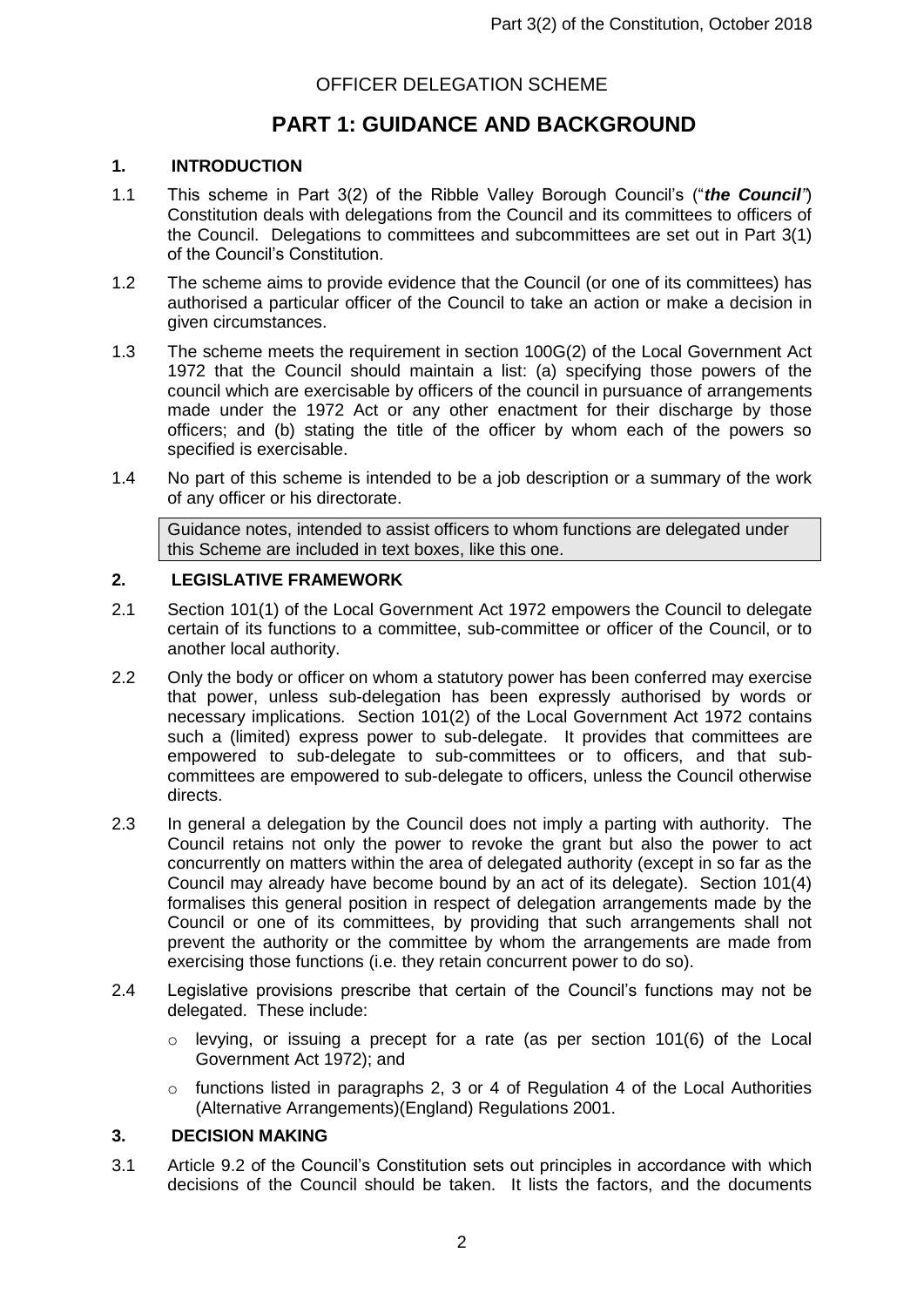(such as the Contract Procedure Rules and the Financial Regulations), which must be taken into account before taking any such decision. **Where decisions are made or actions are taken by an officer under delegated powers, the officer must take each of these listed matters into account.**

3.2 Decisions are open to challenge and review in a number of ways. It is therefore important to be able to demonstrate that they have been taken in a manner that avoids challenge.

Decisions which are overturned will often have been successfully challenged not because they were 'wrong' but because they have been reached following a flawed process. Areas of action and decision-making by local authorities which typically give rise to challenge include: failure to take into account relevant considerations, either as required by law or such as would be taken into account by any reasonable person; taking into account irrelevant considerations; acting so unreasonably such that no reasonable body of persons could have so acted; failure to direct itself properly in law; exercising a power for a purpose for which it was not conferred; acting in bad faith or for an improper motive, fettering or failing to exercise discretion through improper delegation; failure to consult or to consult properly, either as a matter of statute or legitimate expectation; and failure to act fairly or observe procedural requirements.

- 3.3 Officers are accountable to the Council for any day-to-day decisions they make or for which they are responsible.
- 3.4 The significance of decisions taken under this scheme of delegation will vary. Those to whom functions are delegated under this scheme, and those they authorise to carry out tasks on their behalf, will need to exercise their discretion to decide whether day-to-day decisions are significant enough to require formally recording.
- 3.5 Officers are responsible for ensuring that sufficient evidence is kept about the decision and the reasons for it. Evidence may be required for a Judicial Review, Employment Tribunal, Ombudsman, District Audit, Court or other proceedings or investigation.

If an officer-made decision were challenged, the officer would wish to demonstrate that the proper processes were complied with. To be able to do this, the officer should keep adequate records so that s/he can refer to these and produce them if necessary. Records might include written notes of relevant meetings and discussions and copies of papers considered in making a decision. It is best practice to keep a clear note of all considerations taken into account with reasons why they were considered relevant and why matters not considered were thought not to be relevant. Generally, giving reasons is an accepted 'best practice' principle of good administration and the practice may be important in ensuring that controversial decisions are rooted in relevant considerations and with proper regard to available legal powers.

- 3.6 Officers are responsible for ensuring that all those who need to know are informed promptly of the decision.
- 3.7 Officers are responsible for ensuring that consultation is undertaken where appropriate and especially where they are aware that the decision is likely to be controversial. In particular, an officer should consult with:
	- o the Head of Legal and Democratic Services or the Council's Solicitors before making any decision which could attract to the Council legal liability;
	- o the Director of Resources or the Head of Financial Services in relation to any decision which has financial implications; and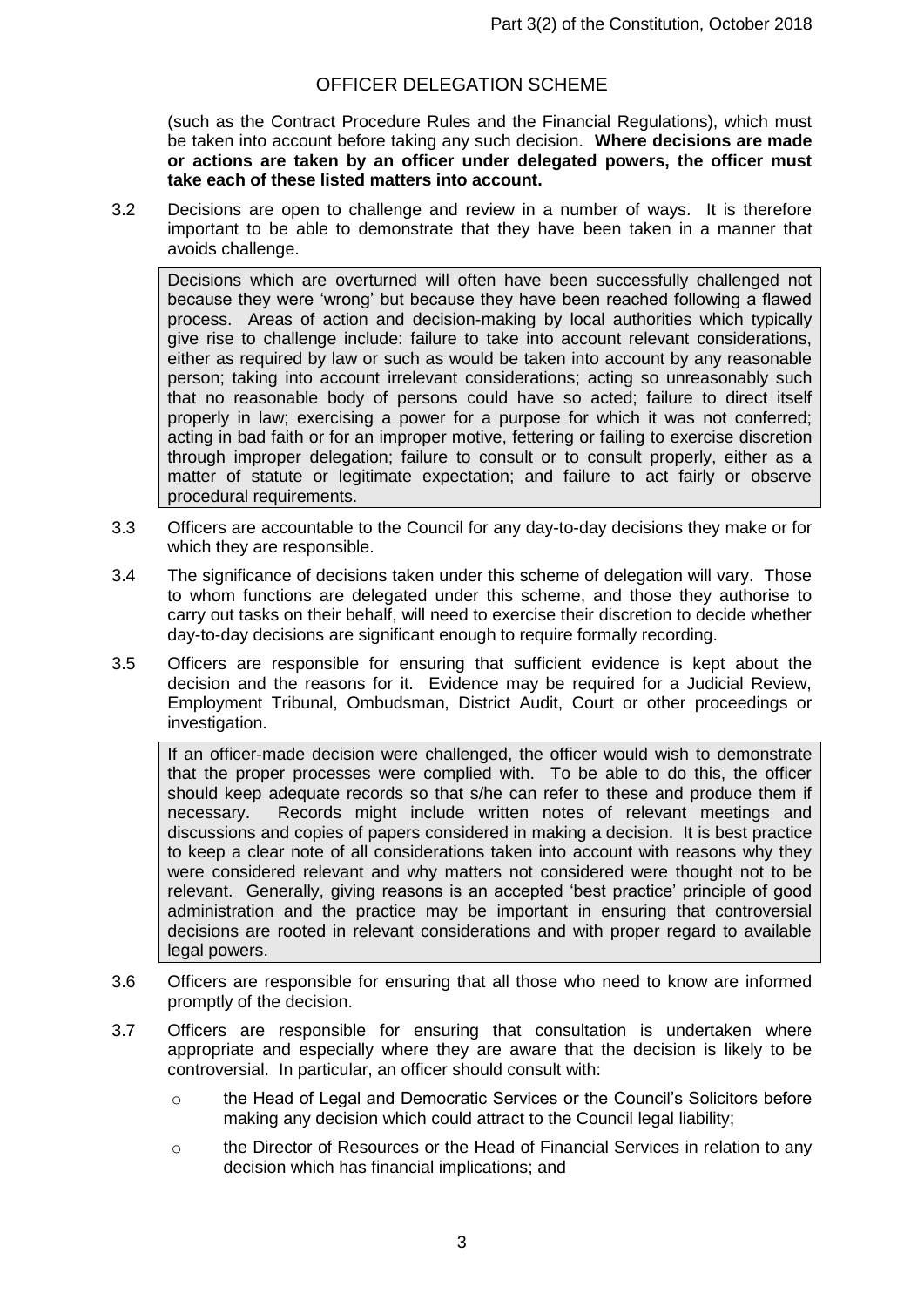- o the Head of Legal and Democratic Services in relation to any decision which could involve the exercise by the Monitoring Officer of any of his or her powers.
- 3.8 It is important that where officers involved in making decisions have a registrable interest this is declared on the form to preserve the integrity of the process.

#### **4. REFERRAL**

- 4.1 Whilst the scheme is designed to encourage officers to take responsibility for day-today decisions, an officer *may* decide that a particular issue is such that it should be referred to the appropriate committee for a decision to be taken.
- 4.2 Such a referral *must* take place where the proposed decision is in conflict with existing Council Policy or the matter raises new issues of policy.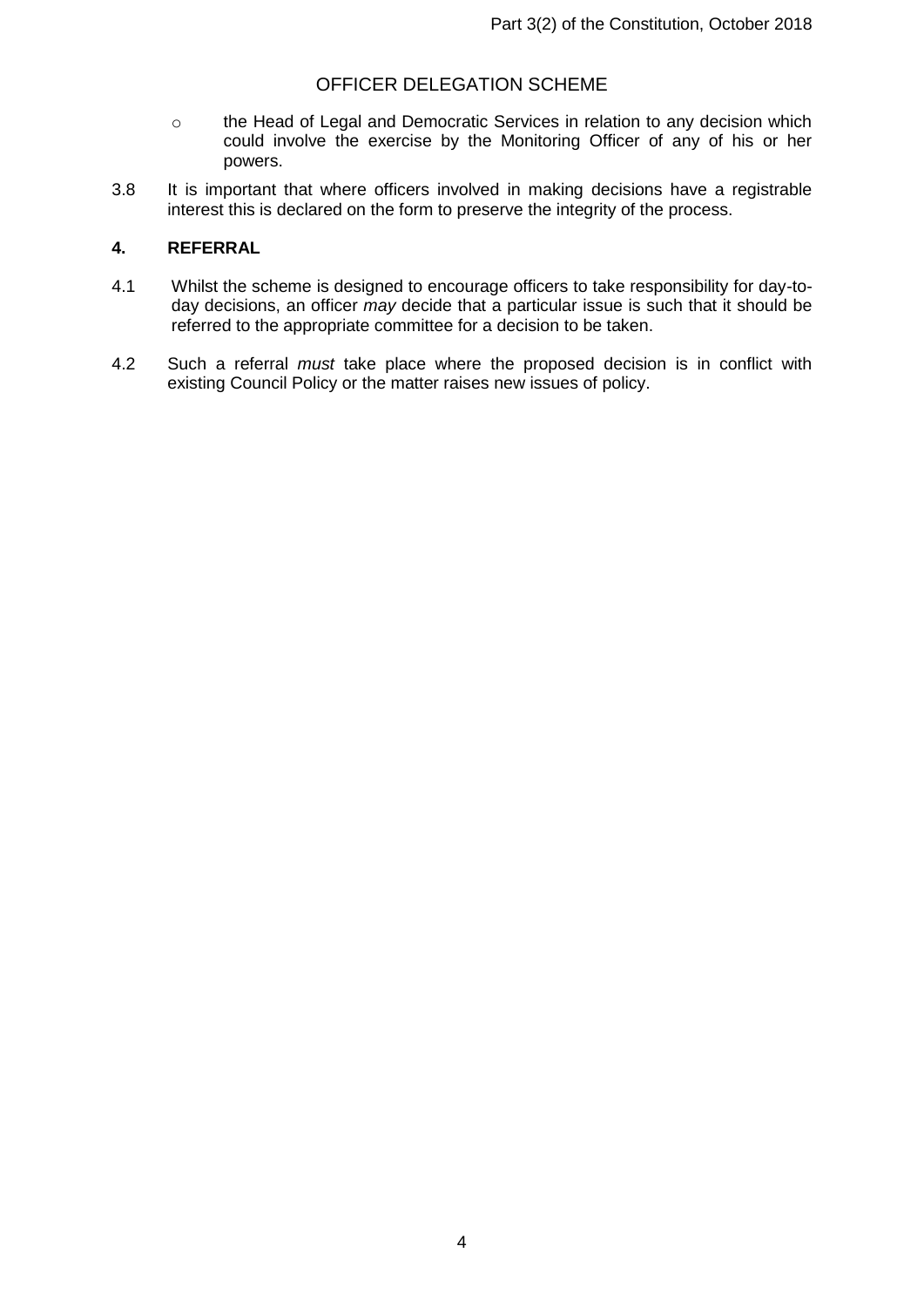## **PART 2: GENERAL DELEGATIONS**

#### <span id="page-5-1"></span><span id="page-5-0"></span>**1. GENERAL DELEGATIONS**

- 1.1 The Council delegates, subject to the requirements concerning the exercise of delegated powers set out in Parts 1 and 2 of this scheme:
- 1.1.2 in respect of the officers, or the group of officers, named in paragraphs 1 to 8 of Part 2 of this scheme, the functions described in those paragraphs;
- 1.1.2 in respect of the officers, or the group of officers, named in Part 3 of this scheme, the functions described in that part, subject to consultation with the officer named in that part, where applicable;
- 1.1.3 in respect of the officers named in Part 4 of this Scheme, the authority to appear in court and/or to enter land or premises, as provided for; and
- 1.1.4 in respect of the appointments as Proper Officer and Deputy Proper Officer in the second and third column of the table in Part 5 of this Scheme, the functions mentioned in the first column of that table.
- 1.2 Where the Council, a committee or a sub-committee gives authority for the doing of any thing the officer designated shall be entitled to take all necessary steps for the doing of such thing.
- 1.3 Where a delegation is made without naming an officer the delegation shall be deemed to authorise the Chief Executive or the appropriate Director to take such steps.
- 1.4 The Chief Executive may exercise the powers delegated to any Head of Service and to any Proper Officer except in relation to those functions allocated to the Director of Resources as Chief Financial Officer (within the meaning of the Local Government Act 1972 Section 151 and the Local Government Finance Act 1988 Sections 112- 114A (unless he or she is qualified under the Local Government Finance Act 1988 Section 113)) and to the Monitoring Officer (within the meaning of the Local Government and Housing Act 1989 Sections 5, 5A).
- 1.5 The Chief Executive is the **Head of the Paid Service**.
- 1.6 The Director of Resources is the **Chief Finance Officer**.
- 1.7 The Head of Legal and Democratic Services is the **Monitoring Officer**.
- 1.8 **Table one** below, shows how the responsibility for service areas and service heads is divided amongst the three directorates. It also gives an indicative list of the types of function that each Head of Service will manage on a day-to-day basis on behalf of the Directors.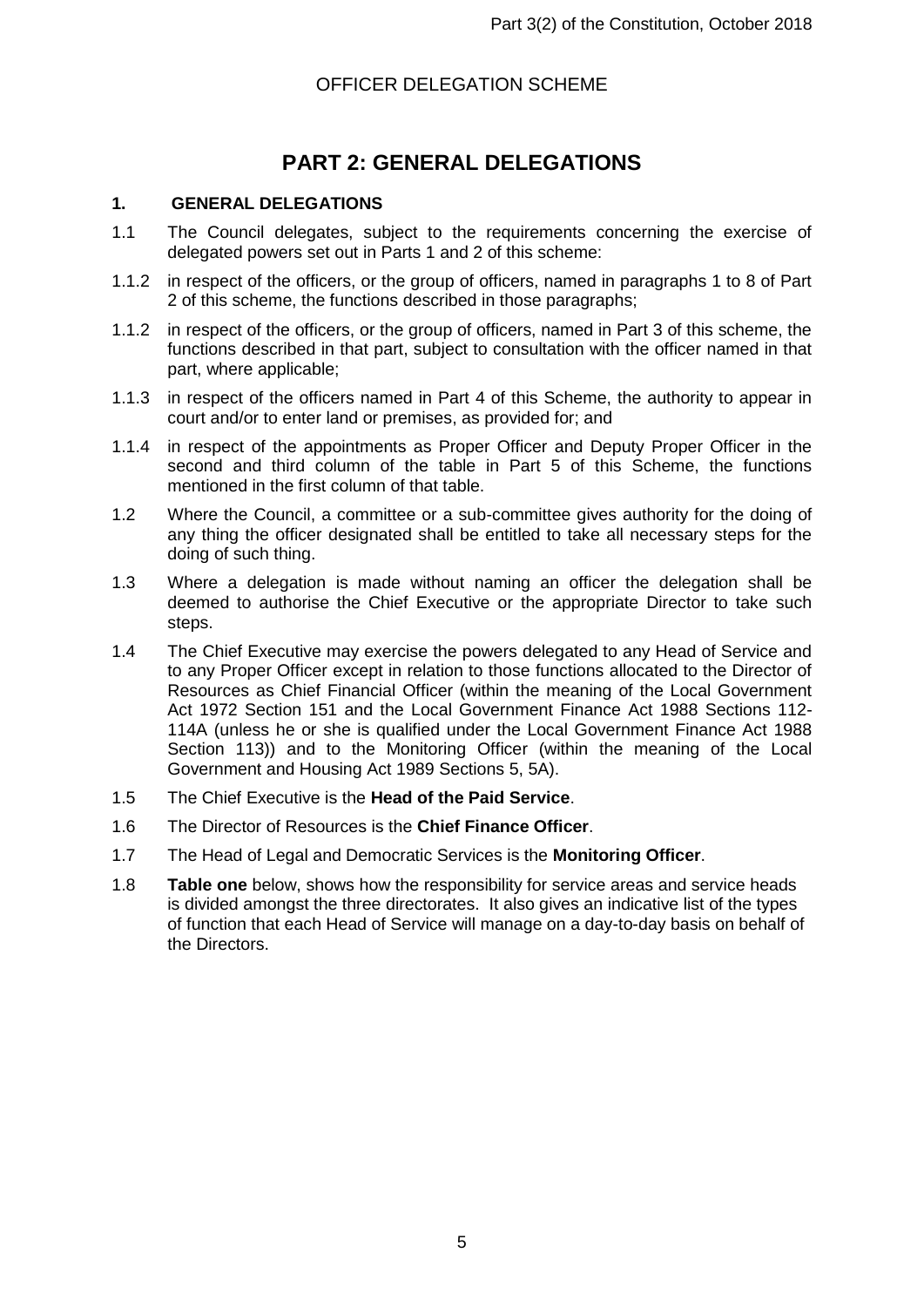| <b>TABLE ONE</b>                               |                                                                                                                                                                                                                                                                                                                                                                                                                                                                                                                 |                                                                                                     |  |
|------------------------------------------------|-----------------------------------------------------------------------------------------------------------------------------------------------------------------------------------------------------------------------------------------------------------------------------------------------------------------------------------------------------------------------------------------------------------------------------------------------------------------------------------------------------------------|-----------------------------------------------------------------------------------------------------|--|
| <b>Service Head</b>                            | Indicative list of areas which will be<br>managed on a day-to-day basis by<br>the Service Head                                                                                                                                                                                                                                                                                                                                                                                                                  | <b>Director/Chief</b><br><b>Executive</b><br>with<br>strategic<br>responsibility for the<br>service |  |
| Regeneration and<br>Housing                    | Regeneration<br>Community safety<br>Local Strategic Partnership<br>Housing<br><b>Forward Planning</b>                                                                                                                                                                                                                                                                                                                                                                                                           | Director of Economic<br>Development<br>and<br>Planning                                              |  |
| <b>Legal and Democratic</b><br><b>Services</b> | Legal services<br><b>Local Land Charges</b><br>Electoral<br><b>Democratic Services</b><br><b>Planning and Licensing Enforcement</b><br>Licensing, including:<br>o Alcohol and entertainment;<br>Hackney carriages and private<br>$\circ$<br>hire vehicles; and<br><b>Sex Establishments</b><br>$\circ$<br><b>Scrap Metal Dealers</b><br>$\circ$<br>Gambling<br>$\circ$<br><b>Street Collections</b><br>$\circ$<br><b>House to House Collections</b><br>$\circ$<br><b>Temporary Pavement Licences</b><br>$\circ$ | <b>Chief Executive</b>                                                                              |  |
| <b>Environmental Health</b>                    | Cemetery<br>Market service<br><b>Emergency planning</b><br><b>Building control</b><br>Environmental Health, including:<br>Food Safety;<br>$\circ$<br>Health & Safety;<br>$\circ$<br>Pollution;<br>$\circ$<br>Housing;<br>$\circ$<br>Pest control; and<br>O<br>Dog warden<br>O                                                                                                                                                                                                                                   | <b>Chief Executive</b>                                                                              |  |
| <b>Engineering Services</b>                    | Waste management<br>Refuse collection<br><b>Engineering services</b><br><b>CCTV</b><br>Surveying<br>General works<br><b>Off Street Parking</b><br><b>Building Maintenance</b>                                                                                                                                                                                                                                                                                                                                   | Director of Community<br><b>Services</b>                                                            |  |
| <b>Cultural and Leisure</b><br><b>Services</b> | Arts and tourism<br>Leisure and sports<br><b>Health and fitness</b><br>Amenity cleansing and grounds<br>maintenance<br>Cemeteries safeguarding                                                                                                                                                                                                                                                                                                                                                                  | Director of Community<br><b>Services</b>                                                            |  |
| <b>Planning Services</b>                       | Development Management                                                                                                                                                                                                                                                                                                                                                                                                                                                                                          | Director of Economic<br>Development and                                                             |  |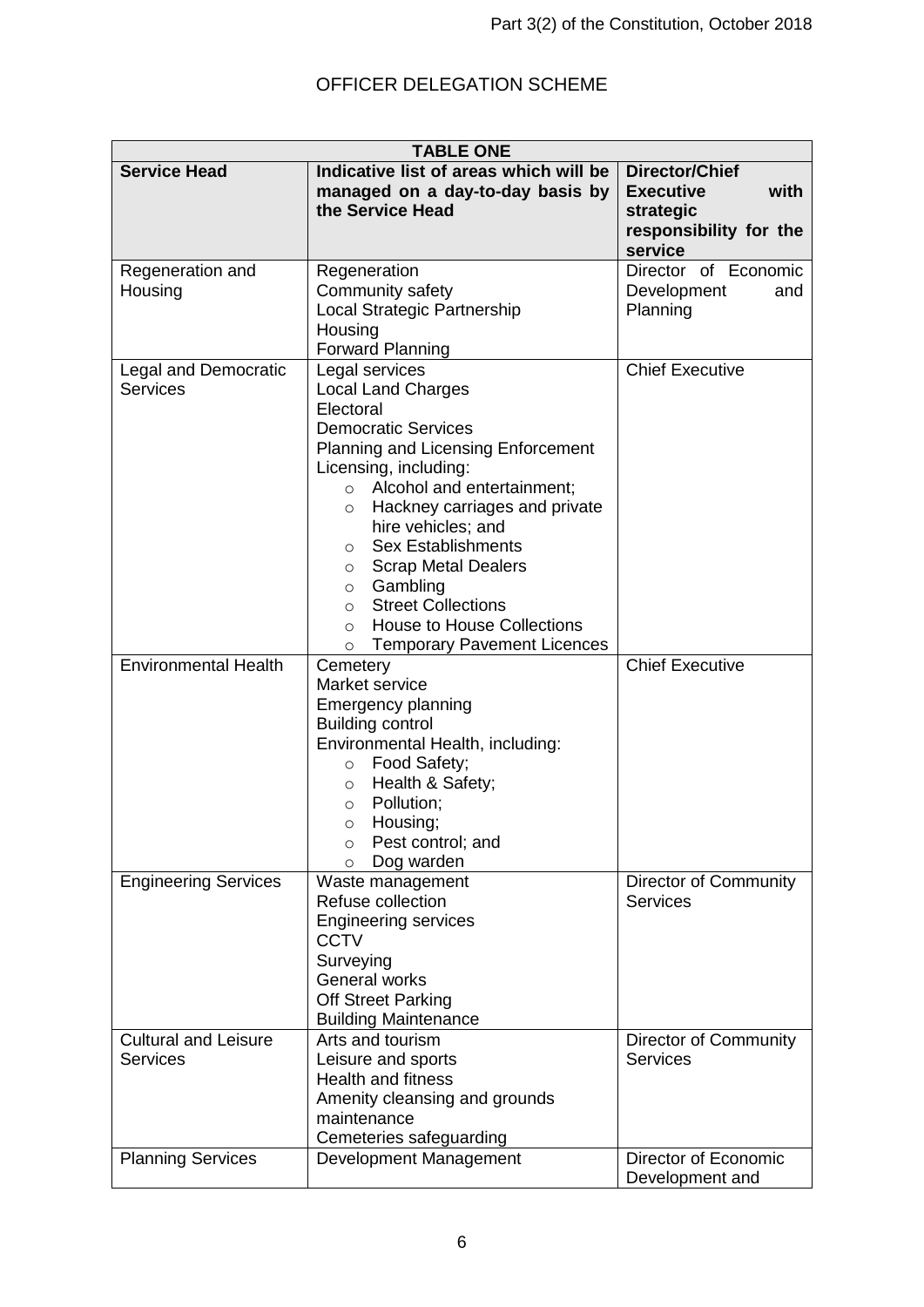| <b>TABLE ONE</b>             |                                                                                                             |                                                                                                     |  |
|------------------------------|-------------------------------------------------------------------------------------------------------------|-----------------------------------------------------------------------------------------------------|--|
| <b>Service Head</b>          | Indicative list of areas which will be<br>managed on a day-to-day basis by<br>the Service Head              | <b>Director/Chief</b><br><b>Executive</b><br>with<br>strategic<br>responsibility for the<br>service |  |
|                              |                                                                                                             | Planning                                                                                            |  |
| <b>Financial Services</b>    | Accountancy<br>Audit<br><b>ICT</b>                                                                          | <b>Director of Resources</b>                                                                        |  |
| <b>Human Resources</b>       | Personnel<br><b>Typing</b><br>Printing<br>Corporate health and safety<br>Communications<br>Corporate policy | <b>Director of Resources</b>                                                                        |  |
| <b>Revenues and Benefits</b> | <b>Revenues</b><br>Council tax<br><b>Benefits</b><br>Contact centre                                         | <b>Director of Resources</b>                                                                        |  |

- 1.9 In the event that a Head of Service's post ceases to exist or his or her responsibilities are transferred to another Head of Service (as the case may be), temporarily or permanently, then the powers given by this Scheme of Delegation shall be exercisable by the officer in whose area of responsibility the power falls to be exercised.
- 1.10 Any reference in this Scheme or its Appendix to an Act of Parliament includes reference to subordinate legislation made under it and to any modification and/or replacement of it or of such subordinate legislation.
- 1.11 This Scheme of Delegation shall come into effect on 30 August 2011.
- 1.12 Nothing in this Scheme of Delegation shall prejudice the validity of any actions taken by officers before 30 August 2011 under any previous scheme.

#### <span id="page-7-0"></span>**2. AUTHORISATIONS**

- 2.1 Officers to whom functions are delegated under this scheme may not sub-delegate those functions. However, where it would be impracticable for all the powers and duties conferred on a named person to be performed by that individual, that person may **authorise** officers in their departments to perform tasks, or to carry out specific statutory functions under the provisions of relevant legislation, on their behalf.
- 2.2 Each Director will ensure that where s/he wishes to authorise officers within her/his department to sign documents or perform functions on her/his behalf s/he will:
- 2.2.1 Where applicable, complete an entry in the "**Authorisation Signatures**" list, naming the officer, the tasks which that officer is authorised to perform, and including the signature of the officer, and provide the Director of Resources with a copy of that list; and
- 2.2.2 Where applicable, comply with the requirements of the Council's Financial Regulations in terms of maintaining a written record and supplying copies of this to the Director of Resources.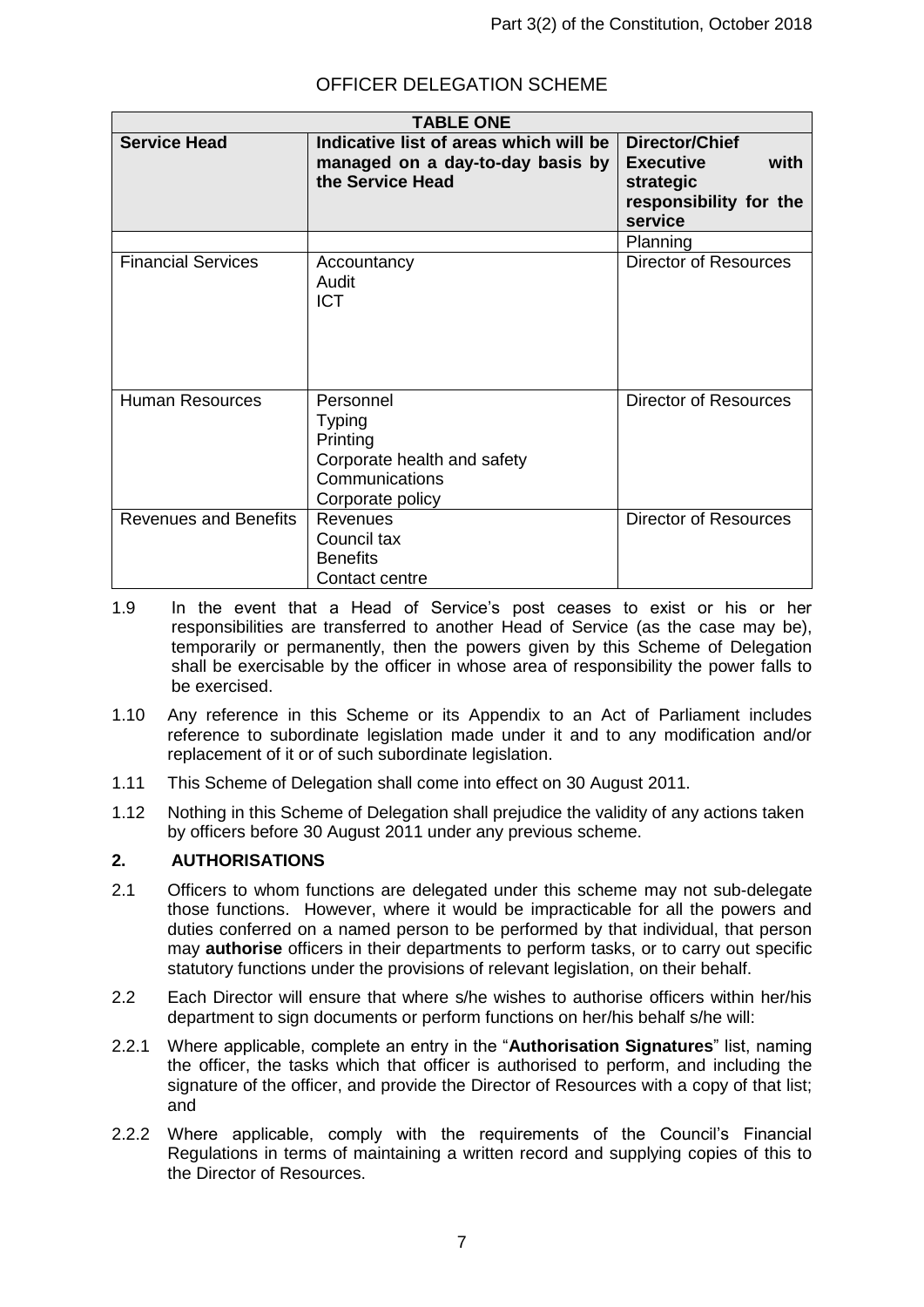2.3 An officer authorised by a Director will perform the tasks on behalf of the authorising Director. Any decisions taken under this, or any other similar authority, shall remain the responsibility of the relevant Director and must be taken in the name of that Director.

#### <span id="page-8-0"></span>**3. OTHER PROVISIONS REGARDING GENERAL DELEGATION**

- 3.1 Many of the functions delegated under this scheme are delegated to the Chief Executive, a Director or to the Head of Legal and Democratic Services.
- 3.2 References to Directors, unless expressly otherwise provided, include the Chief Executive.
- 3.3 Officers shall have delegated powers to make decisions on behalf of the Council in respect of those matters that are delegated to them within this scheme.
- 3.4 Where a delegation is made but without naming an officer, the delegation shall be deemed to be a delegation to the Chief Executive, or to the Director responsible for that service area.
- 3.5 Directors and Heads of Service delegated to under this scheme may authorise officers as explained in paragraph 2 of this Part, above.
- 3.6 Where a Director is to be absent for any period, that Director may nominate to the Chief Executive, in writing, another officer to act in that capacity during the period of absence.
- 3.7 The Chief Executive may appoint one or more deputies to exercise his or her functions owing to absence or illness and such deputy is or such deputies are authorised to exercise the functions of the Chief Executive pursuant to the Constitution, Financial Regulations and this Scheme of Delegation except in relation to those functions allocated to the Director of Resources as Chief Finance Officer (within the meaning of the Local Government Act 1972 Section 151 and the Local Government Finance Act 1988 Sections 112-114A (unless he or she is qualified under the Local Government Finance Act 1988 Section 113)) and to the Monitoring Officer (within the meaning of the Local Government and Housing Act 1989 Sections 5, 5A).
- 3.8 In cases of emergency, when Directors do not have delegated powers they shall refer matters to the Council's Emergency Committee.
- 3.9 Paragraphs 4-8 of this Part below set out how the Council has delegated its functions to officers in specific areas and more generally.

#### <span id="page-8-1"></span>**4. FINANCIAL MATTERS**

- 4.1 Paragraph 3.1 of Part 1 of this scheme sets out the matters which must be taken into account when any decision is made or task undertaken by an officer under this scheme. These include compliance with the Financial Regulations. Section 4(5) of the Financial Regulations provides that directors may not enter into any new arrangements or other contractual commitments with long-term revenue consequences without the prior written consent of the Director of Resources. Directors should therefore ensure that they comply with this, and any other, provision of the Financial Regulations when making decisions on financial matters.
- 4.2 Subject to Parts 1 and 2 of this Scheme, Directors are authorised to:
- 4.2.1 incur expenditure in respect of items included in approved revenue budgets; and
- 4.2.2 incur expenditure on capital schemes that are included within an approved capital programme subject to the provisos set out in Section 5(4) of the Financial Regulations.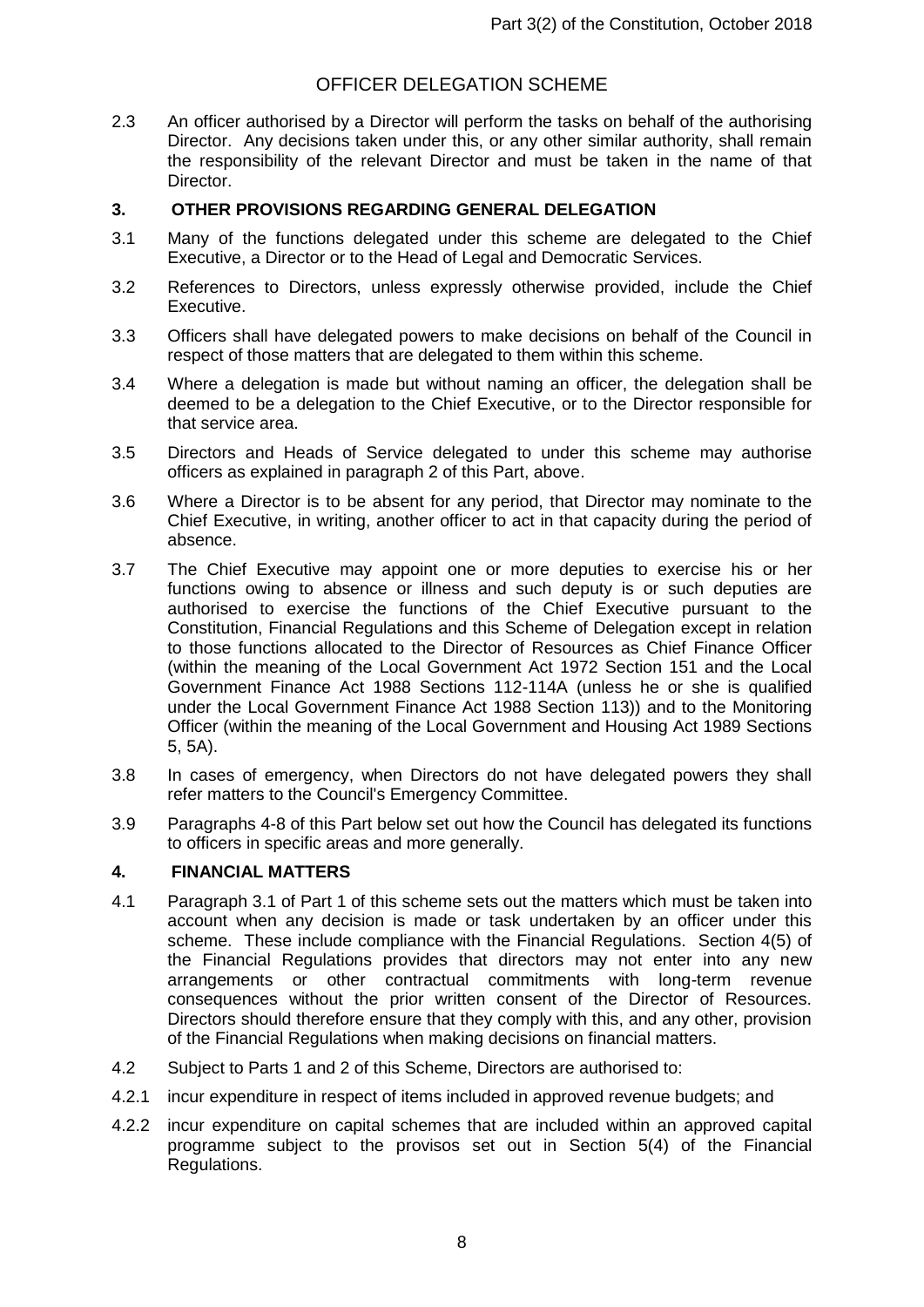- 4.3 If a Director wishes to incur expenditure outside the approved budget head or capital programme provision, the procedures set out in Section 6(4) and (5) of the Financial Regulations shall apply. The Directors shall be authorised to act up to the limits set out in the scheme of virements set out in Section 6(4) of the Financial Regulations.
- 4.4 Directors are authorised to collect and receive income on behalf of the Council in accordance with Section 10 of the Financial Regulations.

#### <span id="page-9-0"></span>**5. CONTRACT ISSUES**

- 5.1 Directors have authority to conclude and sign contracts on behalf of the Authority up to the financial limits and subject to the provisos set out in the Financial Regulations and the Contract Procedure Rules.
- 5.2 Directors have authority to take any other action authorised by the Financial Regulations and the Contract Procedure Rules.

#### <span id="page-9-1"></span>**6. PERSONNEL ISSUES**

|       | <b>Function</b>                                                                                                                                                                                                                                                                                                                                                                                                                     | <b>Delegated to</b>                                                                  | consultation<br><u>In</u><br>with                                                                     |
|-------|-------------------------------------------------------------------------------------------------------------------------------------------------------------------------------------------------------------------------------------------------------------------------------------------------------------------------------------------------------------------------------------------------------------------------------------|--------------------------------------------------------------------------------------|-------------------------------------------------------------------------------------------------------|
| 6.1   | <b>Appointment of staff</b>                                                                                                                                                                                                                                                                                                                                                                                                         |                                                                                      |                                                                                                       |
| 6.1.1 | The selection, interview and appointment of<br>Heads of Service and staff of PO level.                                                                                                                                                                                                                                                                                                                                              | <b>Directors</b>                                                                     | Head of HR<br><b>Head of Service</b><br>in area in which<br>the staff member<br>is being<br>appointed |
| 6.1.2 | The selection, interview and appointment of Head of<br>staff below PO within the approved budgets of<br>the Council                                                                                                                                                                                                                                                                                                                 | Service/manag<br>er in area in<br>which the staff<br>member is<br>being<br>appointed | Head of HR<br>Director with<br>responsibility for<br>that service area                                |
| 6.1.3 | The temporary appointment of relief staff for all Chief<br>posts other than the Head of Paid Service, Executive<br>Chief Officers and other officers paid<br>in<br>with<br>the<br>Joint<br>Negotiating<br>accordance<br>Chief<br><b>Officers</b><br>of Local<br>Committee<br>for<br>Authorities, where essential during periods of<br>through<br>maternity,<br>sickness<br>absence<br>or<br>holidays or as a result of resignation. |                                                                                      | Head of HR and<br>Director of<br><b>Resources</b>                                                     |
| 6.2   | Discipline and dismissal of staff                                                                                                                                                                                                                                                                                                                                                                                                   |                                                                                      |                                                                                                       |
| 6.2.1 | The disciplining of Chief Officers in accordance Chief<br>with the Council's agreed personnel policies Executive<br>and practice.                                                                                                                                                                                                                                                                                                   |                                                                                      | Head of HR                                                                                            |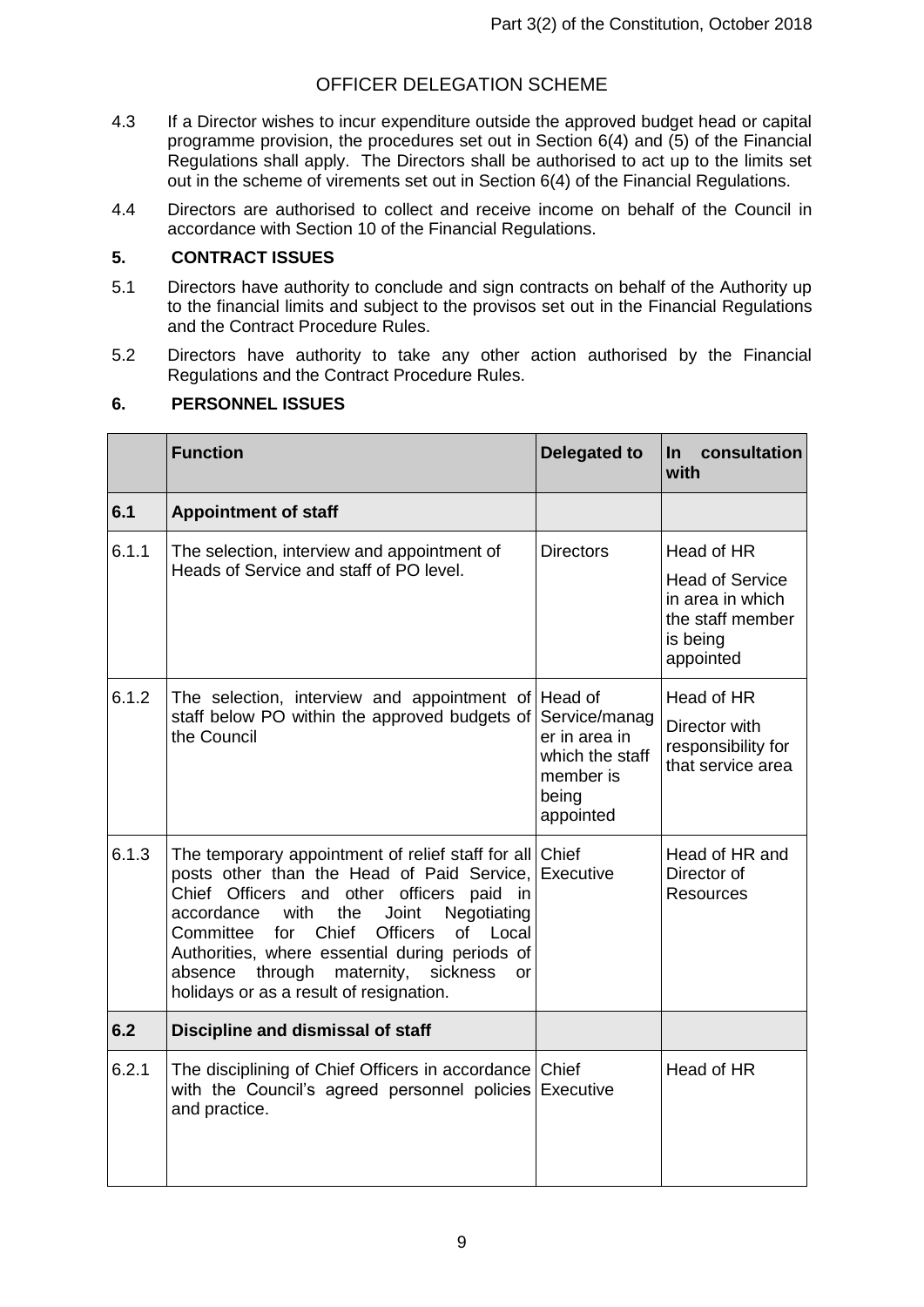| 6.2.2 | The disciplining of all employees, save for<br>Chief Officers, in accordance with the Council's<br>agreed personnel policies and procedures.                                               | Director/Head<br>of Service                                                           | Head of HR and<br><b>Head of Service</b>                                      |
|-------|--------------------------------------------------------------------------------------------------------------------------------------------------------------------------------------------|---------------------------------------------------------------------------------------|-------------------------------------------------------------------------------|
| 6.2.3 | The dismissal of any employee in accordance<br>with the Council's disciplinary procedures.                                                                                                 | Director/Head<br>of Service                                                           | Head of HR and<br><b>Head of Service</b>                                      |
| 6.2.4 | The consideration of appeals made within the<br>disciplinary procedure on disciplinary sanctions<br>up to and including final written warning.                                             | Any Director<br>who did not<br>undertake the<br>initial<br>disciplinary<br>procedure. | Head of HR                                                                    |
| 6.2.5 | The consideration of appeals made under the Any Director<br>Council's grievance procedure.                                                                                                 | who did not<br>consider the<br>initial<br>grievance<br>procedure.                     | Head of HR                                                                    |
| 6.2.6 | The consideration of appeals made within the Authority panel Head of HR<br>disciplinary procedure and relating to dismissal.                                                               |                                                                                       |                                                                               |
| 6.3   | Overtime, leave, mileage etc                                                                                                                                                               |                                                                                       |                                                                               |
| 6.3.1 | The authorisation of overtime working and Head of<br>planned overtime payments to officers, subject Service<br>to there being budgetary provision and to the<br>agreed terms of employment |                                                                                       |                                                                               |
| 6.3.2 | The approval of the carrying over of more than Chief<br>the permitted amount of leave.                                                                                                     | Executive                                                                             | Head of HR and<br>appropriate<br><b>Director</b>                              |
| 6.3.3 | The approval of leave of more than 2 weeks Director<br>duration.                                                                                                                           |                                                                                       | Head of HR                                                                    |
| 6.3.4 | The granting of additional leave for personal Chief<br>and domestic reasons in circumstances set out Executive<br>in the Local Conditions of Service                                       |                                                                                       | Head of HR and<br>appropriate<br><b>Director</b>                              |
| 6.3.5 | The granting of unpaid leave in accordance<br>with the Council's local conditions of service.                                                                                              | <b>Director</b>                                                                       | Director of<br>Resources, Head<br>of HR and<br>appropriate Head<br>of Service |
| 6.3.6 | The authorisation of timesheets, mileage and                                                                                                                                               | Directors and                                                                         |                                                                               |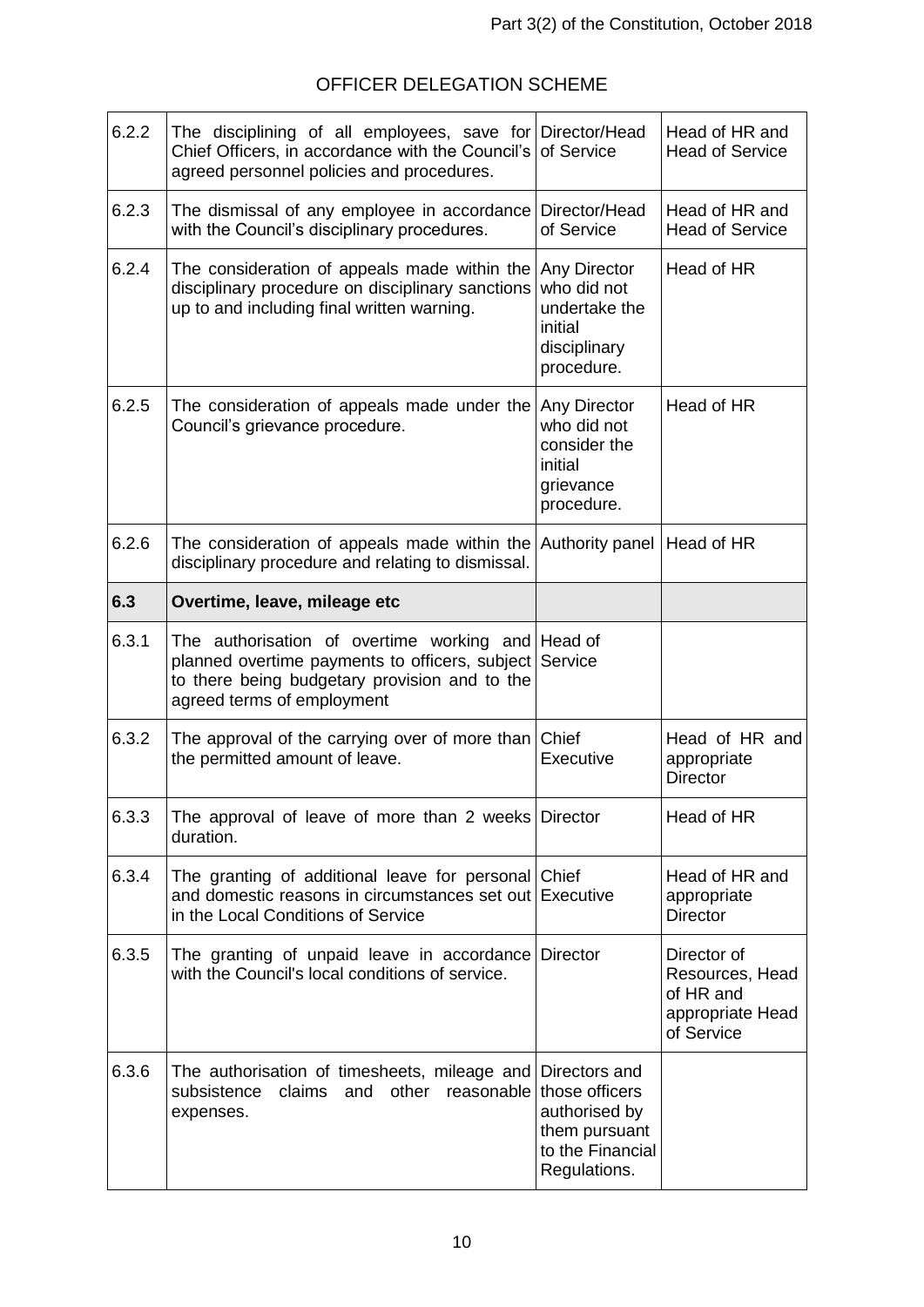| 6.4   | <b>Adjustment to Staffing/Establishment</b>                                                                                                                                                                                                                                                                                                                       |                    |                                                  |
|-------|-------------------------------------------------------------------------------------------------------------------------------------------------------------------------------------------------------------------------------------------------------------------------------------------------------------------------------------------------------------------|--------------------|--------------------------------------------------|
| 6.4.1 | The authorisation of requests for a variation of<br>the period of notice to terminate employment                                                                                                                                                                                                                                                                  | Chief<br>Executive | Head of HR and<br><b>Directors</b>               |
| 6.4.2 | The determination of the need to fill vacant Chief<br>posts                                                                                                                                                                                                                                                                                                       | Executive          | Head of HR and<br>appropriate<br><b>Director</b> |
| 6.4.3 | The advertising of any vacancy in the Council's<br>establishment                                                                                                                                                                                                                                                                                                  | Chief<br>Executive | Head of HR and<br>appropriate<br><b>Director</b> |
| 6.5   | <b>Training and meeting attendance</b>                                                                                                                                                                                                                                                                                                                            |                    |                                                  |
| 6.5.1 | The authorisation, in accordance with the Head of<br>Council's personnel policies and procedures, of Service<br>staff attendance at training, courses and<br>seminars, and the granting of any reasonable<br>and proper expenses in connection with this,<br>subject to sufficient resources being available<br>within the training budget for that Service area. |                    | <b>Chief Executive</b>                           |
| 6.5.2 | The authorisation of staff undertaking further Chief<br>attending<br>qualifications<br>and<br>connected Executive<br>training/examinations which are funded by the<br>Council, in accordance the Council's personnel<br>policies and procedures                                                                                                                   |                    | Head of HR and<br>the Directors                  |

6.6 When determining personnel matters or other issues within their service areas the Directors must consider the significance of the decision and whether or not to consult with the Chief Executive.

#### <span id="page-11-0"></span>**7. PLANNING**

| 7.1   | <b>Planning</b>                                                                                                                                    |                                                             |
|-------|----------------------------------------------------------------------------------------------------------------------------------------------------|-------------------------------------------------------------|
| 7.1.1 | The seeking of planning permission by the Chief<br>Council under the Town and Country Planning Executive<br>General Regulations 1992, Regulation 3 | of l<br>Director<br>Economic<br>Development and<br>Planning |

#### <span id="page-11-1"></span>**8. GENERAL DAY-TO-DAY MANAGEMENT OF SERVICES**

- 8.1 Subject to any statutory requirements or provisions contained in the Council's Constitution including the Standing Orders, Contract Procedure Rules and Financial Regulations, Directors are authorised to:
- 8.1.1 carry out any function or task to ensure the effective and efficient day-to-day management of Council services;
- 8.1.2 take any action delegated to them under any Council policies, plans or procedures;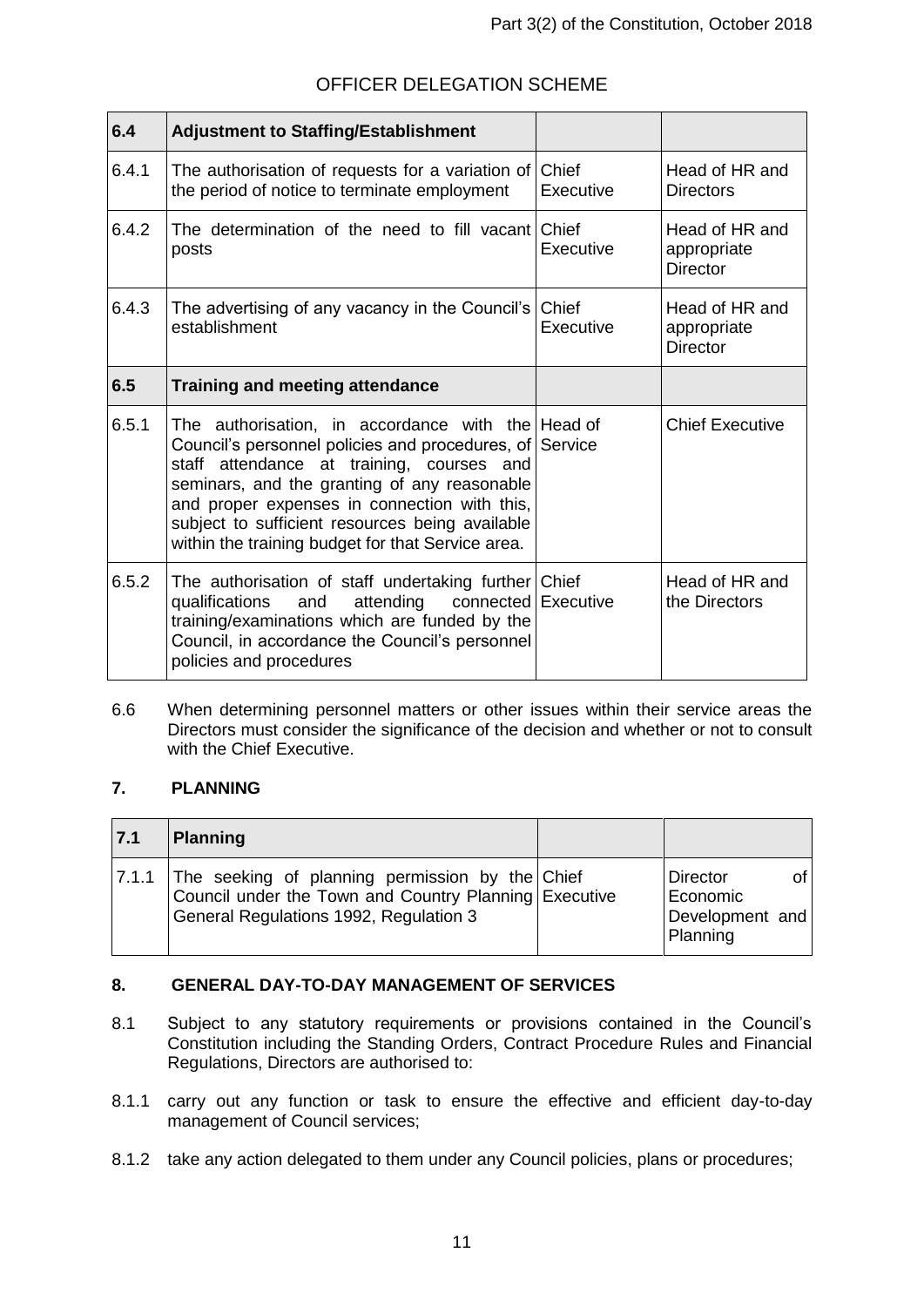- 8.1.3 appoint consultants and obtain outside professional and technical advice and assistance subject to there being sufficient resources in the departmental revenue budget;
- 8.1.4 Unless otherwise referred to in Part 3 of this scheme, exercise all powers conferred on the Council by legislation, namely any other statute or regulations through the:
	- serving and/or issuing of notices or requisitions for information;
	- determination of any application for permissions, consents, licences or registration;
	- carrying out of works in default (e.g. following non-compliance with any notice concerned with matters within his or her area of responsibility);
	- exercising of powers;
	- issuing of certificates:
	- serving of warrants;
	- making of orders;
	- authorisation of officers;
	- taking of enforcement action;
	- institution of legal proceedings;
	- issuing of licences;
	- determination of grants;
	- determination of plans;
	- taking of samples;
	- entering of premises;
	- undertaking of data matching exercises;
	- carrying out of any works in default following non-compliance with any notice;
	- responding to formal consultations from external organisations; or
	- undertaking any other necessary duties of the Council.

examples of which (but not an exhaustive list) are set out in Appendix 1.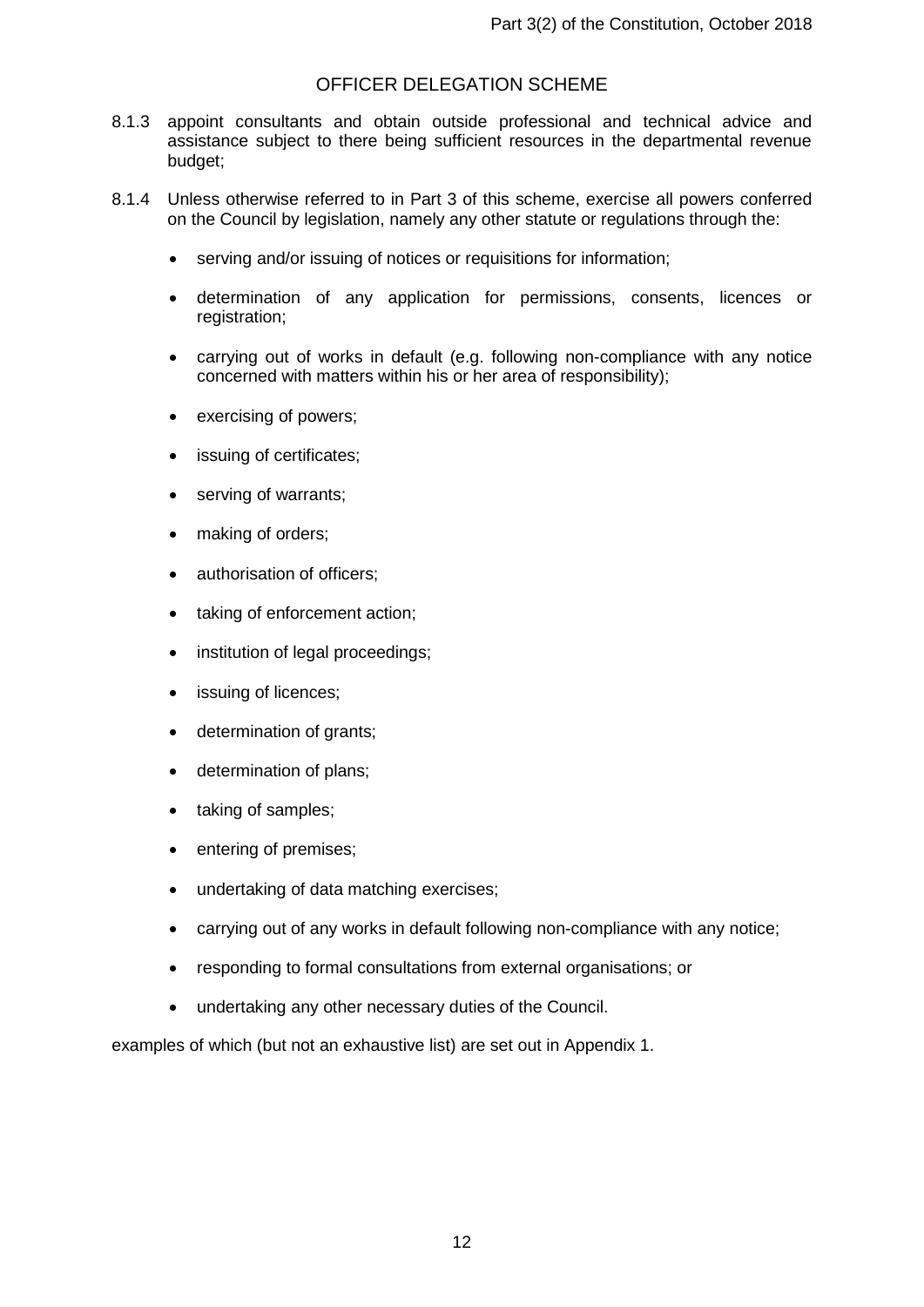## **PART 3: DELEGATION TO SPECIFIC OFFICERS**

#### <span id="page-13-1"></span><span id="page-13-0"></span>**1. GENERAL EXCEPTIONS**

- 1.1 The following delegations to specific officers provide for the discharge of any functions of the Council with the exception of:
- 1.1.1 those functions reserved to the Council;
- 1.1.2 those functions reserved to Committees;
- 1.1.3 those matters for which Directors consider that the delegated authority should not be exercised and that they should be referred to the appropriate Committee or sub-Committee for consideration.

#### <span id="page-13-2"></span>**2. CHIEF EXECUTIVE**

- 2.1 The Chief Executive is authorised to exercise strategic control of the following three service groups: legal and democratic services; and environmental health.
- 2.2 The Chief Executive is authorised to discharge any Council function not otherwise delegated to the Directors.
- 2.3 The Chief Executive is authorised to act as the Council's proper officer for the purpose of any function not otherwise delegated under these arrangements.
- 2.4 The Chief Executive is authorised to act in place of a Director or Head of Service in cases of absence or unavailability unless statutory provisions prevent this.
- 2.5 The Chief Executive is authorised to discharge the functions of **Head of Paid Service**.
- 2.6 The Chief Executive is authorised to prepare the Emergency Plan.
- 2.7 The Chief Executive is responsible for civic and ceremonial functions of the Council.
- 2.8 The Chief Executive is responsible for the day-to-day management of the Council's functions in relation to:

| <b>Function</b>                 | In consultation with |
|---------------------------------|----------------------|
| asset register (maintenance of) | other Directors      |
| building control;               |                      |
| cemeteries;                     |                      |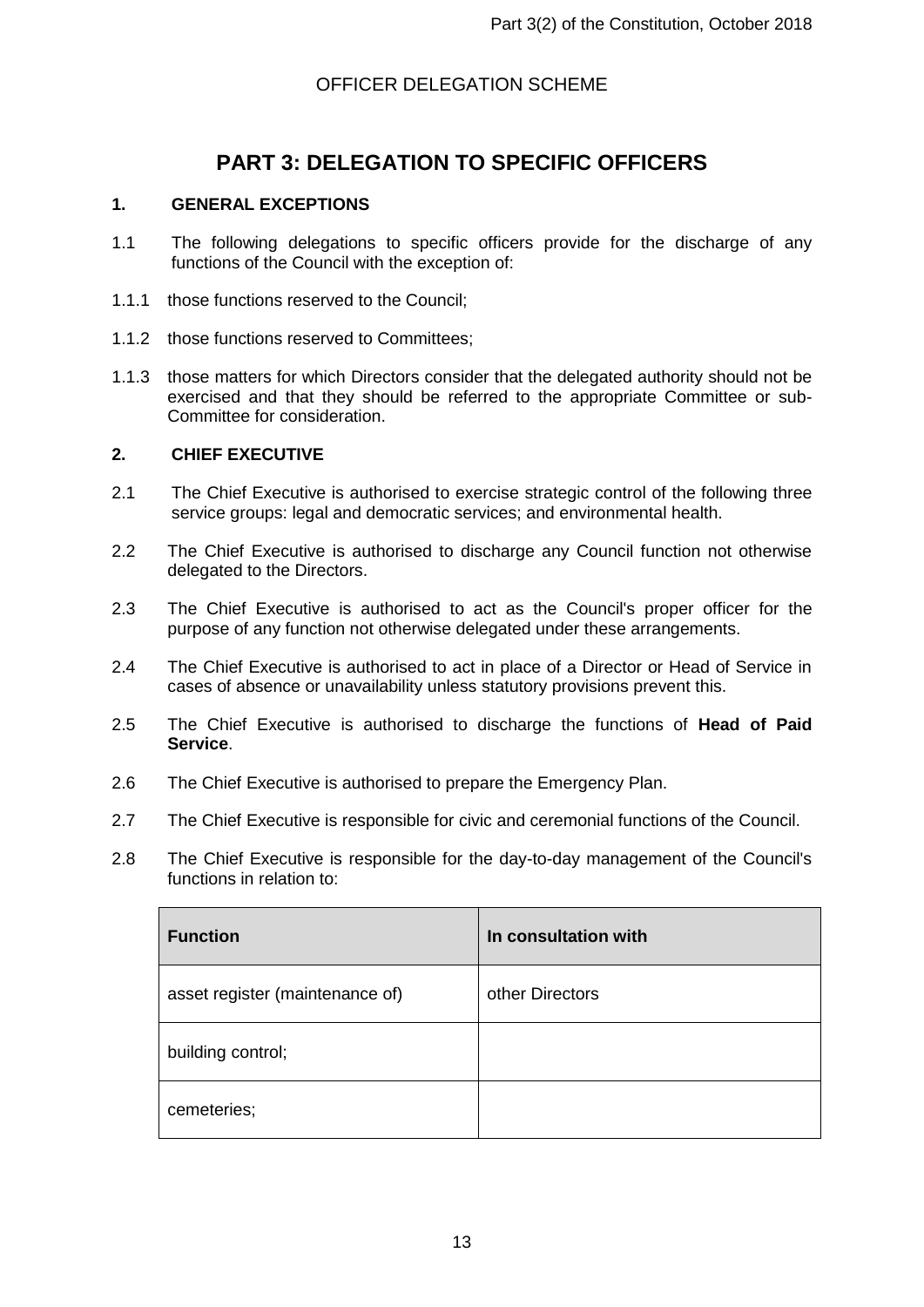| <b>Function</b>                                                                                                           | In consultation with |
|---------------------------------------------------------------------------------------------------------------------------|----------------------|
| community leadership and development                                                                                      |                      |
| emergency planning;                                                                                                       |                      |
| environmental health;                                                                                                     |                      |
| local land charges                                                                                                        |                      |
| legal and democratic services including<br>electoral registration and elections;                                          |                      |
| licensing and licensing enforcement;                                                                                      |                      |
| market service;                                                                                                           |                      |
| planning enforcement                                                                                                      |                      |
| private sector housing including:                                                                                         |                      |
| administration of the housing<br>$\circ$<br>grants regime;                                                                |                      |
| other private sector renewal<br>O<br>activities;                                                                          |                      |
| disabled adaptations;<br>$\circ$                                                                                          |                      |
| policies and procedures relating<br>O<br>to the condition and occupation<br>of the stock e.g. empty<br>properties policy; |                      |
| liaison with registered social<br>O<br>landlords and private landlords;                                                   |                      |
| housing<br>the<br>private<br>sector<br>$\circ$<br>strategy.                                                               |                      |
| public health;                                                                                                            |                      |
| reduction of crime and disorder; and                                                                                      |                      |
| requirements<br>of the<br>Freedom<br>0f                                                                                   |                      |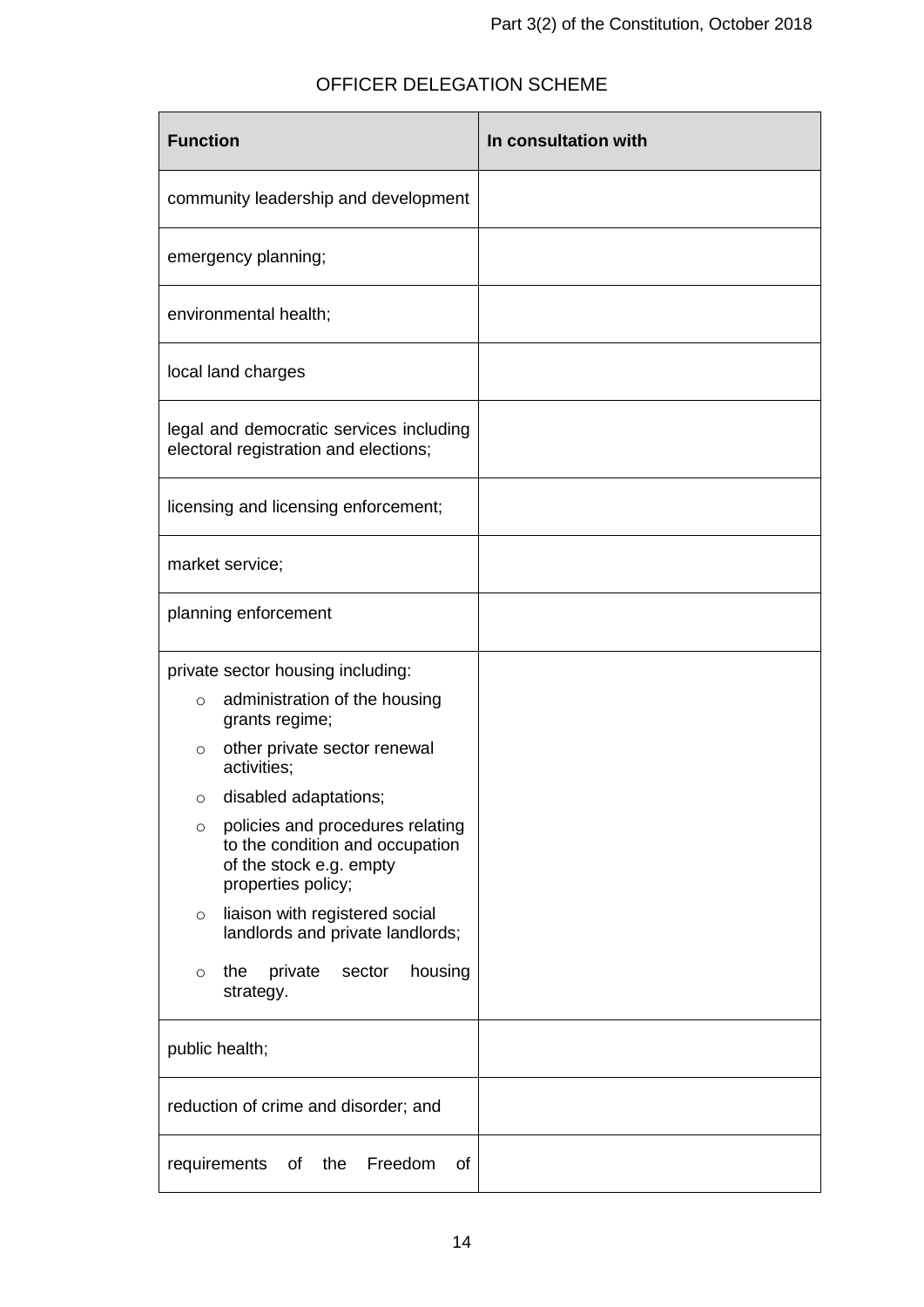| <b>Function</b>       | In consultation with |
|-----------------------|----------------------|
| Information Act 2000; |                      |

#### <span id="page-15-0"></span>**3. DIRECTOR OF RESOURCES**

- 3.1 The Director of Resources is authorised to exercise strategic control of the following three service groups: financial services; human resources; and revenues and benefits.
- 3.2 The Director of Resources is authorised to discharge the functions of the **Chief Financial Officer** (Sections 115 and 151 of the Local Government Act 1972, section 114 of the Local Government Finance Act 1988).
- 3.3 References to the Director of Resources refer to his/her role as **Section 151 Officer**.
- 3.3 The Director of Resources is responsible for the day-to-day management of the following of the Council's functions:

| <b>Function</b>                                                                                                                                           | In consultation with |
|-----------------------------------------------------------------------------------------------------------------------------------------------------------|----------------------|
| accountancy;                                                                                                                                              |                      |
| the following administrative functions:                                                                                                                   |                      |
| typing<br>$\circ$                                                                                                                                         |                      |
| reception<br>$\circ$                                                                                                                                      |                      |
| printing<br>$\circ$                                                                                                                                       |                      |
|                                                                                                                                                           |                      |
| the administration of benefits including<br>fraud;                                                                                                        |                      |
| the administration of Council Tax and<br>national non-domestic rates including<br>fraud;                                                                  |                      |
| authority to determine requests for<br>grants, financial assistance including<br>hardship and discretionary charitable<br>relief and support up to £2000; |                      |
| banking arrangements;                                                                                                                                     |                      |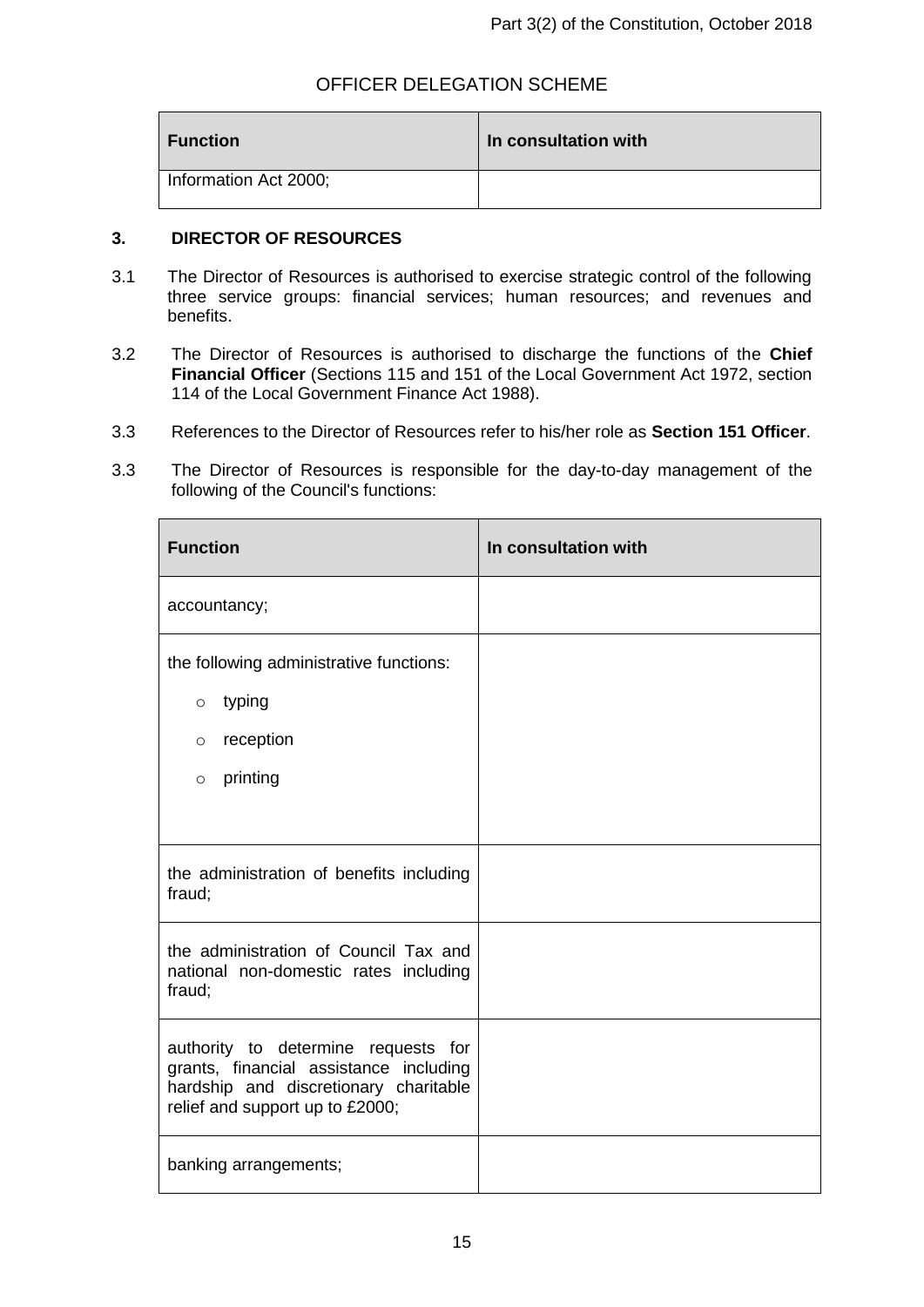| <b>Function</b>                                                               | In consultation with |
|-------------------------------------------------------------------------------|----------------------|
| the cash office;                                                              |                      |
| collection of sundry debtors;                                                 |                      |
| communications;                                                               |                      |
| corporate policy;                                                             |                      |
| creditor payments;                                                            |                      |
| health and safety;                                                            |                      |
| the Council's insurance arrangements;                                         |                      |
| internal audit;                                                               |                      |
| payroll;                                                                      |                      |
| personnel and HR including industrial<br>relations and pensions;              |                      |
| Procurement;                                                                  |                      |
| the requirements of the Data Protection<br>Act 1998;                          |                      |
| function<br>the<br>treasury<br>management<br>(borrowing and investments); and |                      |
| the writing off of debts up to £1000                                          |                      |

#### <span id="page-16-0"></span>**4. DIRECTOR OF ECONOMIC DEVELOPMENT AND PLANNING**

4.1 The Director of Economic Development and Planning is authorised to exercise strategic control of the following two service groups: regeneration and housing and forward planning.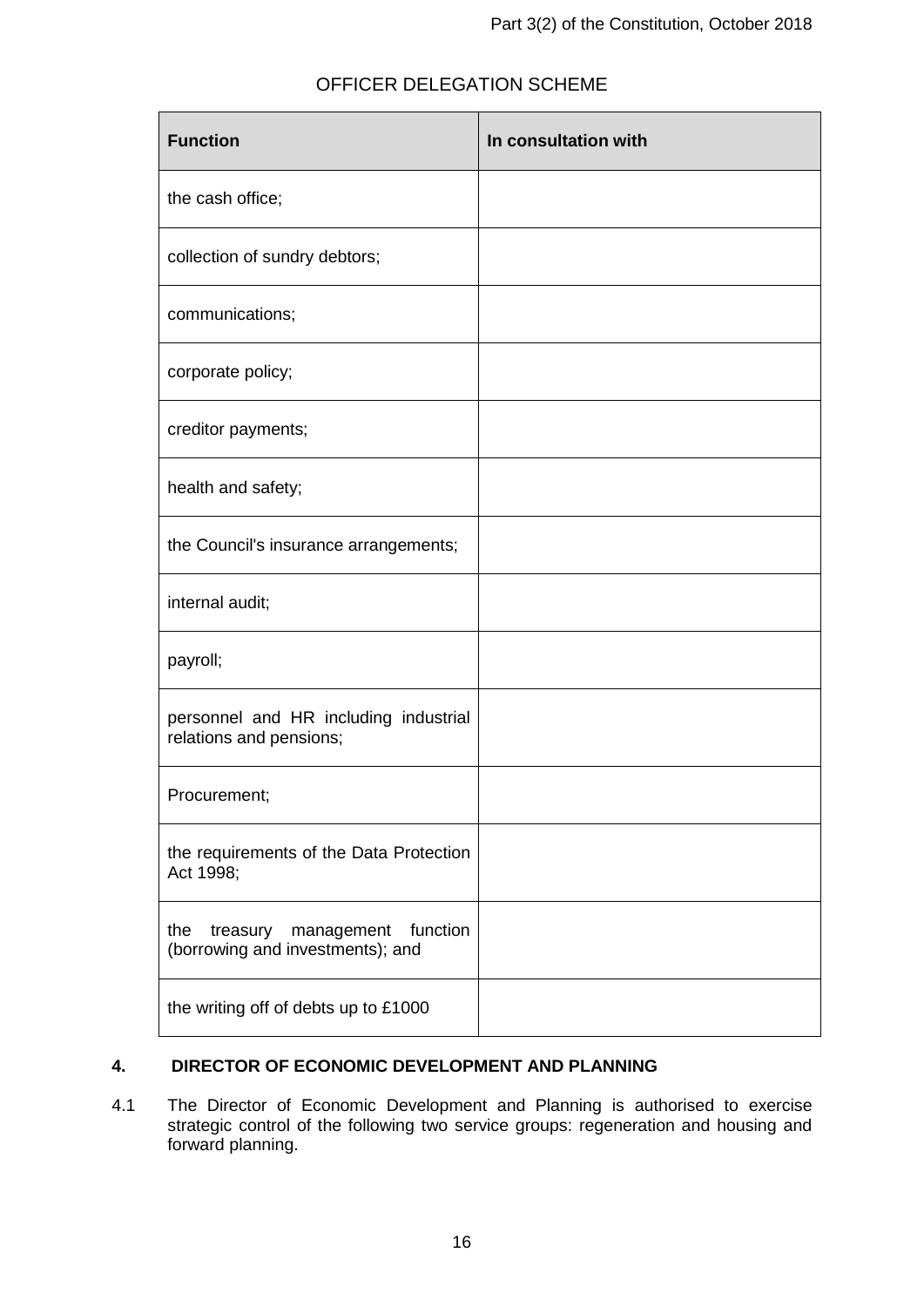4.2 The Director of Economic Development and Planning is responsible for the day-today management of the following Council's functions:

| <b>Function</b>                                               | In consultation with |
|---------------------------------------------------------------|----------------------|
| economic development;                                         |                      |
| forward planning                                              |                      |
| the planning development scheme;                              |                      |
| regeneration;                                                 |                      |
| strategic housing;                                            |                      |
| conservation; and                                             |                      |
| planning and development management<br>including enforcement; |                      |

#### <span id="page-17-0"></span>**5. DIRECTOR OF COMMUNITY SERVICES**

- 5.1 The Director of Community Services is authorised to exercise strategic control of the following three service groups: cultural and leisure services; engineering services; and planning services.
- 5.2 The Director of Community Services is responsible for the day-to-day management of the Council's functions in relation to:

| <b>Function</b>                                                         | In consultation with |
|-------------------------------------------------------------------------|----------------------|
| CCTV systems;                                                           |                      |
| civil enforcement of parking on council<br>owned or operated car parks; |                      |
| energy management;                                                      |                      |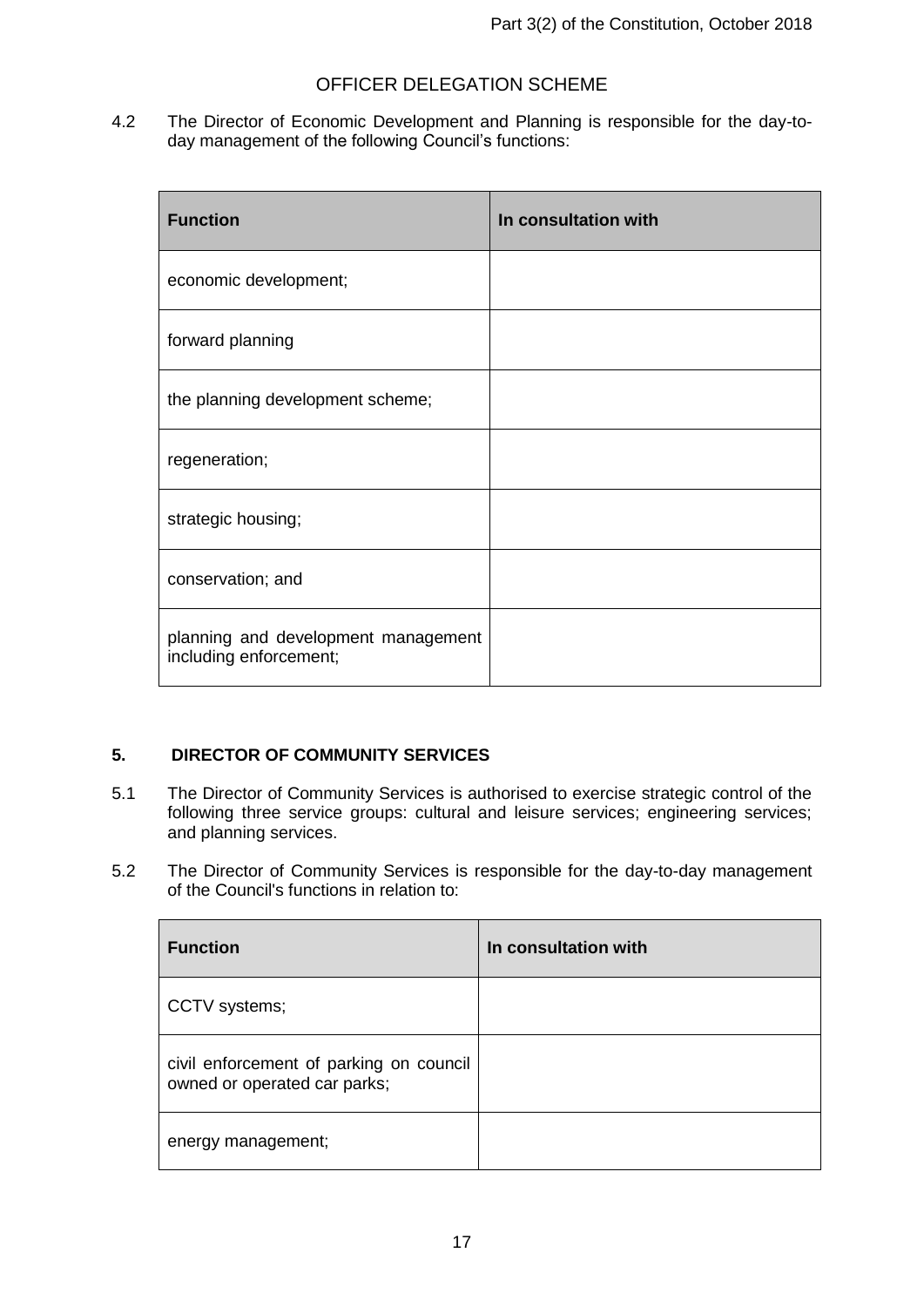| <b>Function</b>                                                                                                                                                                                                                | In consultation with |
|--------------------------------------------------------------------------------------------------------------------------------------------------------------------------------------------------------------------------------|----------------------|
| engineering services;                                                                                                                                                                                                          |                      |
| grounds maintenance;                                                                                                                                                                                                           |                      |
| land drainage;                                                                                                                                                                                                                 |                      |
| leisure services including:<br>arts;<br>$\circ$<br>art galleries and museums;<br>$\circ$<br>recreation, sport facilities and<br>$\circ$<br>sports development;<br>tourism; and<br>$\circ$<br>parks and countryside.<br>$\circ$ |                      |
| the maintenance of Council buildings<br>and of plant and equipment;                                                                                                                                                            |                      |
| promoting healthy lifestyles and working<br>with partner agencies to improve the<br>health of the people in the Council's<br>area                                                                                              |                      |
| public car parks;                                                                                                                                                                                                              |                      |
| public conveniences;                                                                                                                                                                                                           |                      |
| refuse collection, street cleansing and<br>waste management;                                                                                                                                                                   |                      |
| transport including fleet management<br>and maintenance;                                                                                                                                                                       |                      |

#### <span id="page-18-0"></span>**6. HEAD OF LEGAL AND DEMOCRATIC SERVICES**

6.1 The Head of Legal and Democratic Services is authorised to act as Solicitor to the Council and to take any action intended to give effect to a decision of the Council, its Committees, sub-Committees or an officer. In particular, s/he is authorised to make decisions and take actions with regard to: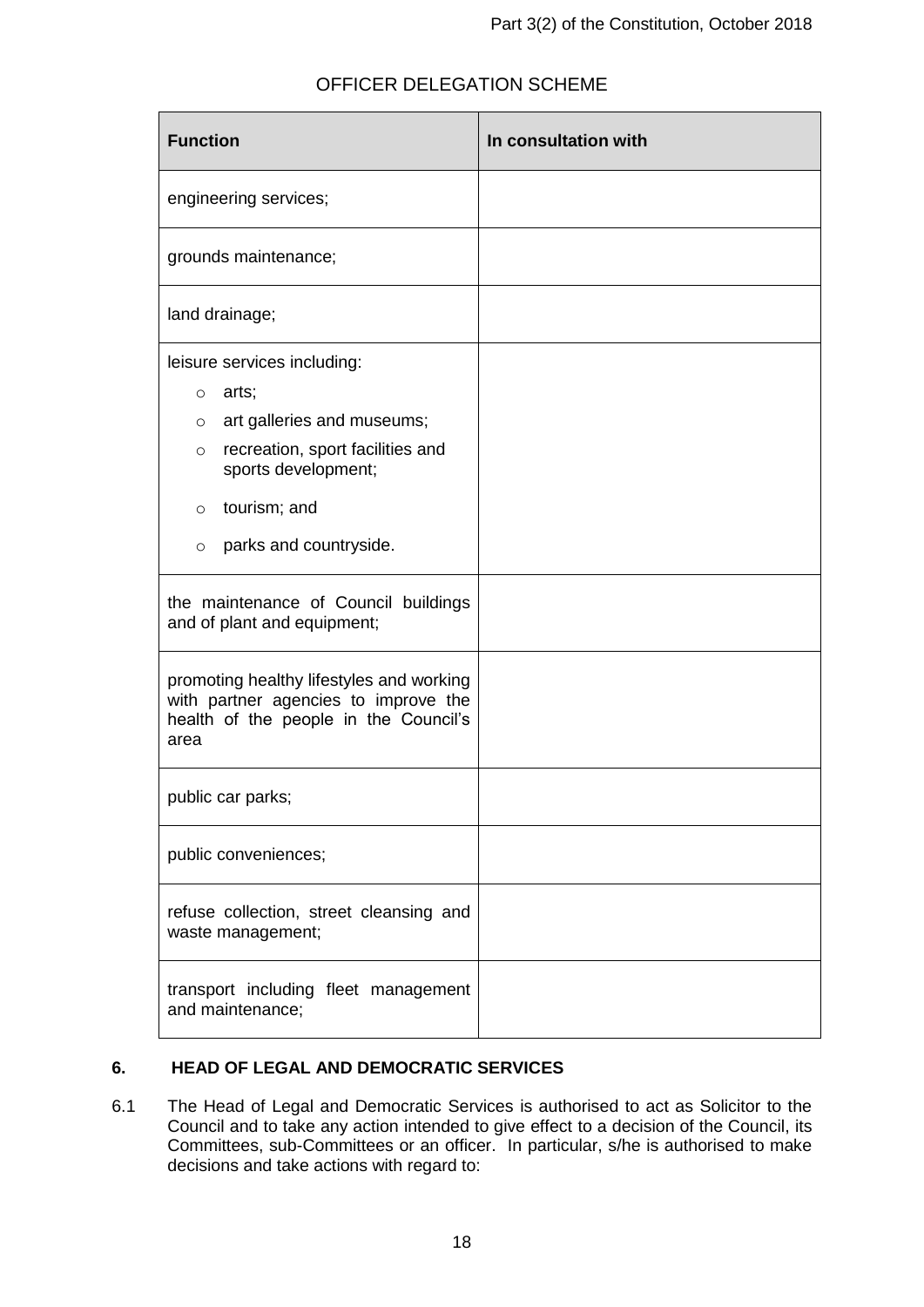- 6.1.1 the commencement, institution, prosecution, defence, termination, withdrawal or settlement of legal or other proceedings;
- 6.1.2 the authorisation of Council employees to conduct legal matters in court;
- 6.1.3 contracts;
- 6.1.4 all land and property matters under £50,000 including:
	- o property valuation;
	- o acquisition of land and property;
	- o appropriation of land;
	- o disposal of land and property; and
	- o other dealings with land or any interest in land; and
- 6.1.5 the management of any appeal, challenge or objection process against or in support of any of the Council's decisions including the complaints procedure (Ombudsman).
- 6.2 The Head of Legal and Democratic Services is also authorised to discharge the functions of the Monitoring Officer.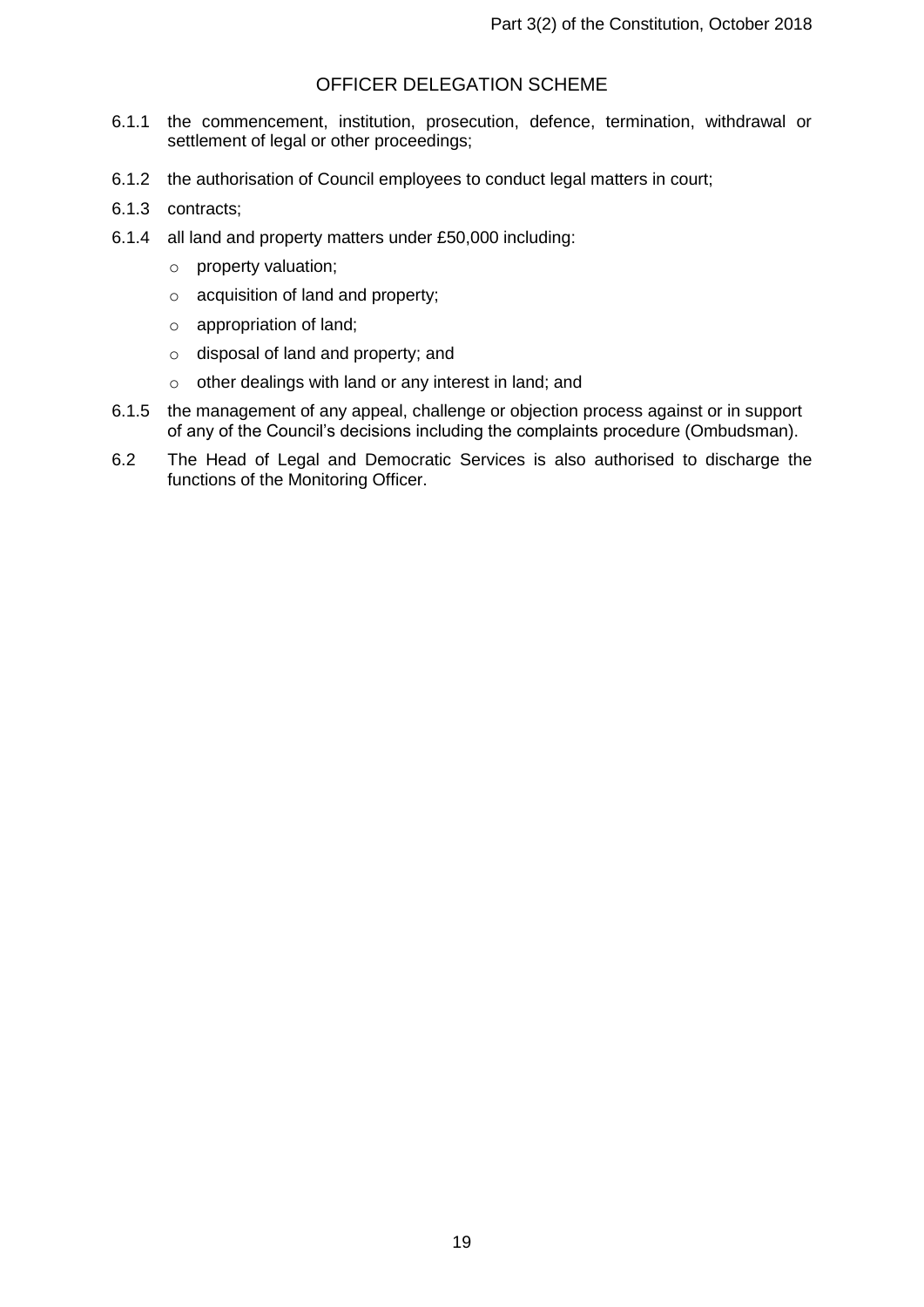## **PART 4: AUTHORISATIONS**

#### <span id="page-20-1"></span><span id="page-20-0"></span>**1. OFFICERS AUTHORISED TO REPRESENT THE COUNCIL IN COURT AND IN OTHER HEARINGS**

- 1.1 Every solicitor or legal executive employed or engaged by the Council, including the Head of Legal and Democratic Services, shall be authorised to appear on its behalf before any court, tribunal or other hearing and to exercise the powers given by the relevant professional bodies and the following postholders are authorised to appear on behalf of the Council and to conduct proceedings in court, and their powers are **additional** to the powers delegated by the Scheme of Delegation to Officers and the rights to appear in court given to solicitors, barristers and legal executives.
- 1.2 Pursuant to the Local Government Act 1972 Section 223 and the County Courts Act 1984 Section 60 (in respect of possession matters) and for any purpose for which the Council is empowered to authorise officers to appear on its behalf:
	- o Head of Legal and Democratic Services;
	- o Solicitors;
	- o the Corporate Property and Legal Officer; and
	- o Legal assistants.
- 1.3 Pursuant to the Local Government Act 1972 Section 223 in respect of rating or council tax matters:
	- o Director of Resources
	- o Head of Revenues and Benefits
	- o Senior Revenues Officer; and
	- o Recovery Officer.

#### <span id="page-20-2"></span>**2. AUTHORISATION TO ENTER LAND OR PREMISES**

#### <span id="page-20-3"></span>**2.1 General**

- 2.1.1 This authorisation authorises those post holders set out in the paragraphs below to enter land or premises for or in connection with their duties and pursuant to the functions mentioned.
- 2.1.2 The authority to enter land or premises shall be exercisable subject to any statutory constraints.
- 2.1.3 A reference to any Act shall include reference to any amendment or re-enactment and any subordinate legislation.
- 2.1.4 In the event that a post ceases to exist or the name of the post is changed or the responsibilities of that post are transferred to another post, temporarily or permanently, then the authority given by this authorisation shall be exercisable by the officer in whose area of responsibility the right to enter falls to be exercised.
- 2.1.5 The right to enter given by this section shall extend to the exercise of the power to make inspections, to provide samples and to examine and seize goods.
- 2.1.6 A person authorised to enter land may take with him or her such other persons and equipment as may be necessary.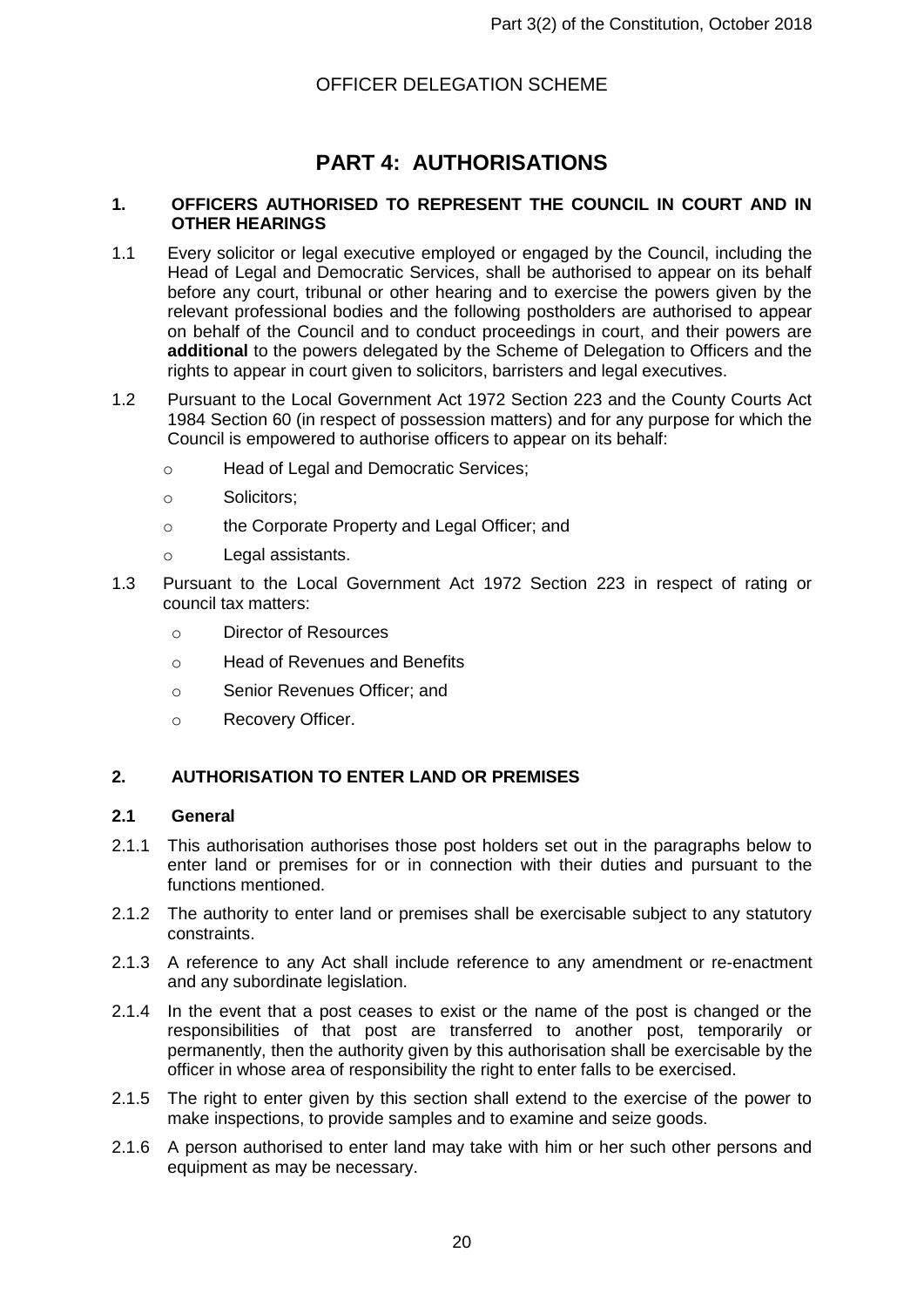- 2.1.7 This authorisation entitles a person authorised to enter land to seek a warrant to enter.
- 2.1.8 The authorisation of an officer to enter land shall be taken as the appointment of that officer among other things for that purpose.

#### <span id="page-21-0"></span>**2.2 All purposes**

- 2.2.1 The following are authorised to enter land or premises for any purposes for which the Council is empowered to authorise entry:
	- o Chief Executive
	- o Director of Community Services, Director of Economic Development and Planning and Director of Resources
	- o Head of Legal and Democratic Services;
	- o Solicitors;
	- o the Corporate Property and Legal Officer;
	- o Legal assistants; and
	- o Emergency Planning Officer.

#### <span id="page-21-1"></span>**2.3 Environmental health, housing etc**

2.3.1 Holders of the following posts are authorised to enter land or premises for the following functions:

| <b>Post holder</b>                                                        | <b>Function</b> |
|---------------------------------------------------------------------------|-----------------|
| <b>Head of Environmental</b><br><b>Health Services</b>                    | Animal welfare  |
| Senior Environmental Health<br>Officer (Food Safety/Health<br>and Safety) |                 |
| <b>Environmental Health Officer</b><br>(Health and Safety)                |                 |
| <b>Environmental Health Officer</b><br>(Housing)                          |                 |
| Environmental Health Officer<br>(Pollution)                               |                 |
| <b>Environmental Health</b><br>Technician                                 |                 |
| <b>Environmental Health</b><br>Technician (Pollution)                     |                 |
| <b>Housing Strategy Officer</b>                                           |                 |
| Dog Warden                                                                |                 |
| <b>Pest Control Officer</b>                                               |                 |
| <b>Head of Environmental</b>                                              | Caravan sites   |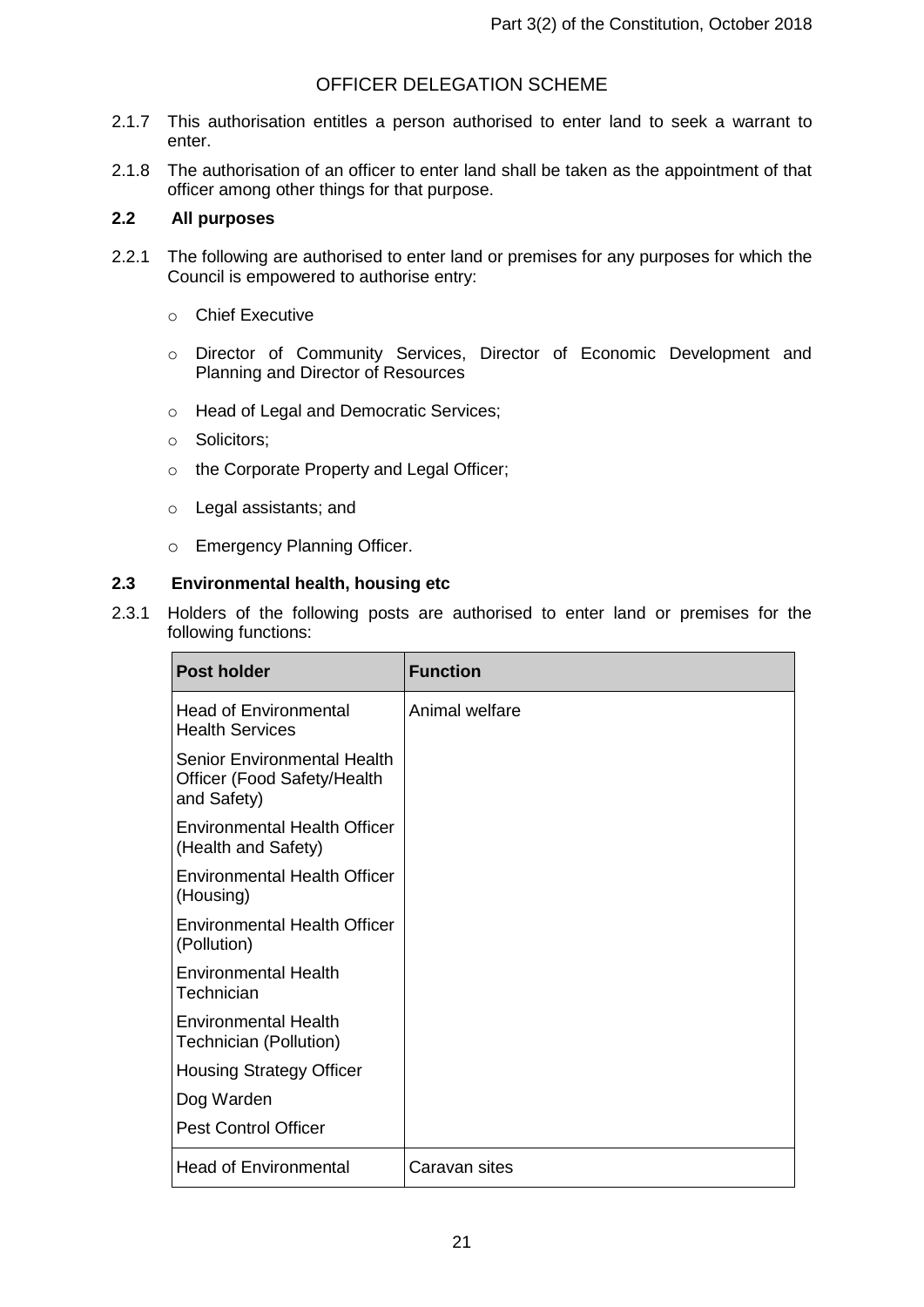| <b>Post holder</b>                                                        | <b>Function</b>          |
|---------------------------------------------------------------------------|--------------------------|
| <b>Health Services</b>                                                    |                          |
| Senior Environmental Health<br>Officer (Food Safety/Health<br>and Safety) |                          |
| <b>Environmental Health Officer</b><br>(Health and Safety)                |                          |
| <b>Environmental Health Officer</b><br>(Housing)                          |                          |
| <b>Environmental Health Officer</b><br>(Pollution)                        |                          |
| <b>Environmental Health</b><br>Technician                                 |                          |
| <b>Environmental Health</b><br>Technician (Pollution)                     |                          |
| <b>Housing Strategy Officer</b>                                           |                          |
| Dog Warden                                                                |                          |
| <b>Pest Control Officer</b>                                               |                          |
|                                                                           |                          |
| <b>Head of Environmental</b><br><b>Health Services</b>                    | Environmental protection |
| Senior Environmental Health<br>Officer (Food Safety/Health<br>and Safety) |                          |
| <b>Environmental Health Officer</b><br>(Health and Safety)                |                          |
| <b>Environmental Health Officer</b><br>(Housing)                          |                          |
| <b>Environmental Health Officer</b><br>(Pollution)                        |                          |
| <b>Environmental Health</b><br>Technician                                 |                          |
| <b>Environmental Health</b><br><b>Technician (Pollution)</b>              |                          |
| <b>Housing Strategy Officer</b>                                           |                          |
| Dog Warden                                                                |                          |
| <b>Pest Control Officer</b>                                               |                          |
| <b>Head of Environmental</b><br><b>Health Services</b>                    | Food safety and hygiene  |
| Senior Environmental Health<br>Officer (Food Safety/Health<br>and Safety) |                          |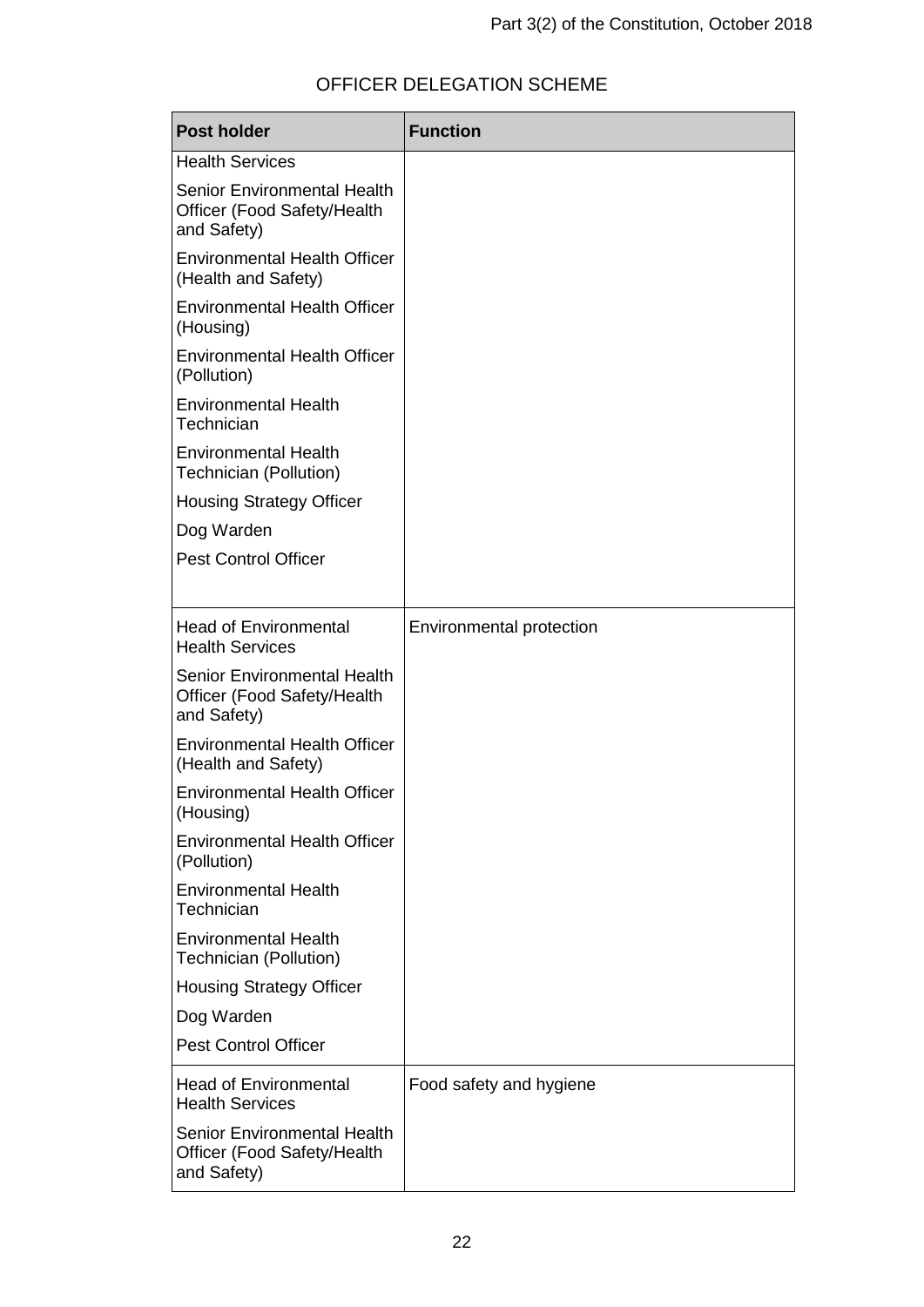| <b>Post holder</b>                                                        | <b>Function</b>           |
|---------------------------------------------------------------------------|---------------------------|
| <b>Environmental Health Officer</b><br>(Health and Safety)                |                           |
| <b>Environmental Health Officer</b><br>(Housing)                          |                           |
| <b>Environmental Health Officer</b><br>(Pollution)                        |                           |
| <b>Environmental Health</b><br>Technician                                 |                           |
| <b>Environmental Health</b><br>Technician (Pollution)                     |                           |
| <b>Housing Strategy Officer</b>                                           |                           |
| Dog Warden                                                                |                           |
| <b>Pest Control Officer</b>                                               |                           |
| <b>Head of Environmental</b><br><b>Health Services</b>                    | Health and safety at work |
| Senior Environmental Health<br>Officer (Food Safety/Health<br>and Safety) |                           |
| <b>Environmental Health Officer</b><br>(Health and Safety)                |                           |
| <b>Environmental Health Officer</b><br>(Housing)                          |                           |
| <b>Environmental Health Officer</b><br>(Pollution)                        |                           |
| <b>Environmental Health</b><br>Technician                                 |                           |
| <b>Environmental Health</b><br><b>Technician (Pollution)</b>              |                           |
| <b>Housing Strategy Officer</b>                                           |                           |
| Dog Warden                                                                |                           |
| <b>Pest Control Officer</b>                                               |                           |
| <b>Head of Environmental</b><br><b>Health Services</b>                    | Housing                   |
| Senior Environmental Health<br>Officer (Food Safety/Health<br>and Safety) |                           |
| <b>Environmental Health Officer</b><br>(Health and Safety)                |                           |
| <b>Environmental Health Officer</b><br>(Housing)                          |                           |
| <b>Environmental Health Officer</b>                                       |                           |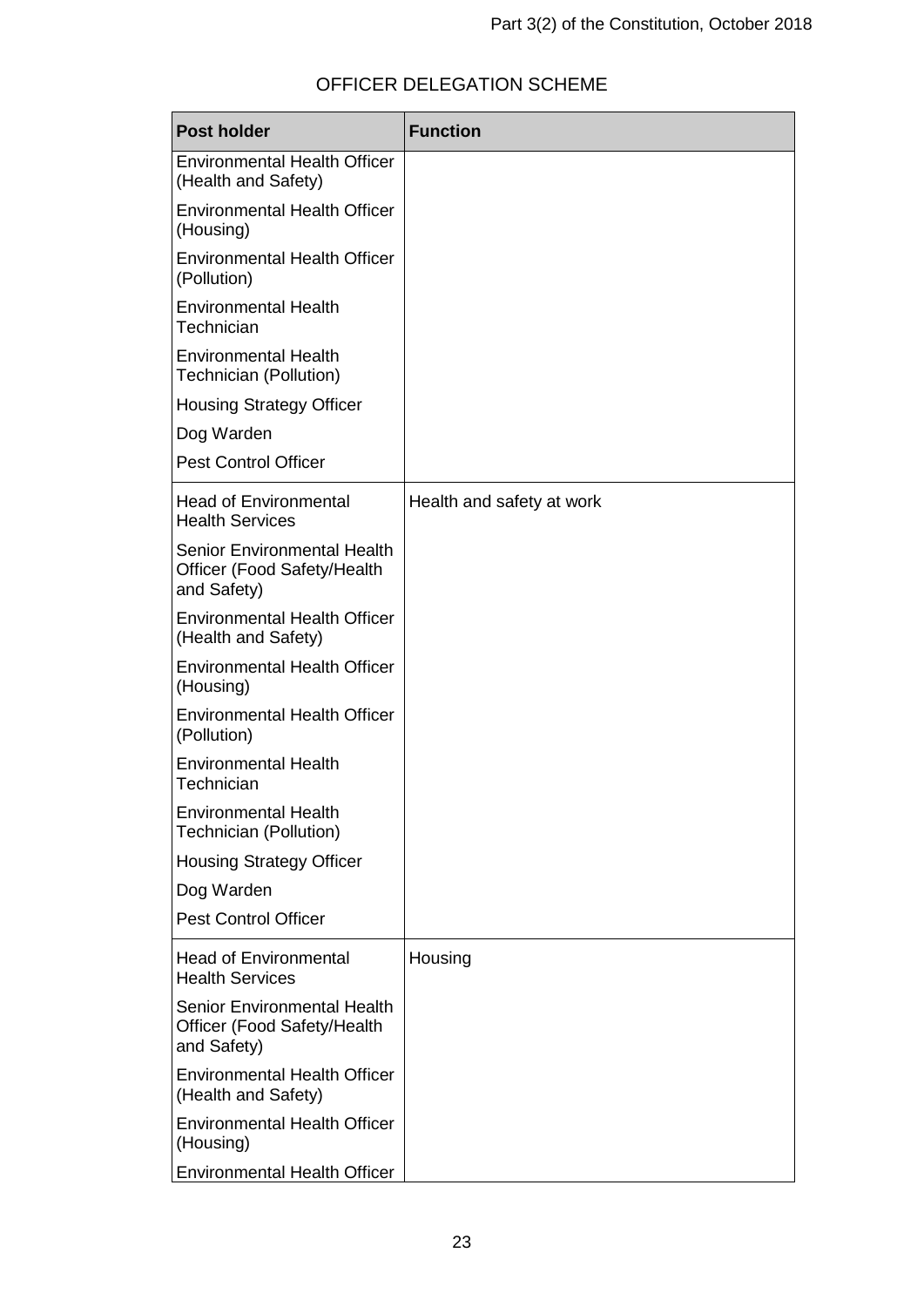| <b>Post holder</b>                                                        | <b>Function</b>      |
|---------------------------------------------------------------------------|----------------------|
| (Pollution)                                                               |                      |
| <b>Environmental Health</b><br>Technician                                 |                      |
| <b>Environmental Health</b><br>Technician (Pollution)                     |                      |
| <b>Housing Strategy Officer</b>                                           |                      |
| Dog Warden                                                                |                      |
| <b>Pest Control Officer</b>                                               |                      |
| <b>Housing Strategy Officer</b>                                           |                      |
| <b>Head of Environmental</b><br><b>Health Services</b>                    | Pest control         |
| Senior Environmental Health<br>Officer (Food Safety/Health<br>and Safety) |                      |
| <b>Environmental Health Officer</b><br>(Health and Safety)                |                      |
| <b>Environmental Health Officer</b><br>(Housing)                          |                      |
| <b>Environmental Health Officer</b><br>(Pollution)                        |                      |
| <b>Environmental Health</b><br>Technician                                 |                      |
| <b>Environmental Health</b><br>Technician (Pollution)                     |                      |
| <b>Housing Strategy Officer</b>                                           |                      |
| Dog Warden                                                                |                      |
| <b>Pest Control Officer</b>                                               |                      |
| <b>Head of Environmental</b><br><b>Health Services</b>                    | <b>Public health</b> |
| Senior Environmental Health<br>Officer (Food Safety/Health<br>and Safety) |                      |
| <b>Environmental Health Officer</b><br>(Health and Safety)                |                      |
| <b>Environmental Health Officer</b><br>(Housing)                          |                      |
| <b>Environmental Health Officer</b><br>(Pollution)                        |                      |
| <b>Environmental Health</b>                                               |                      |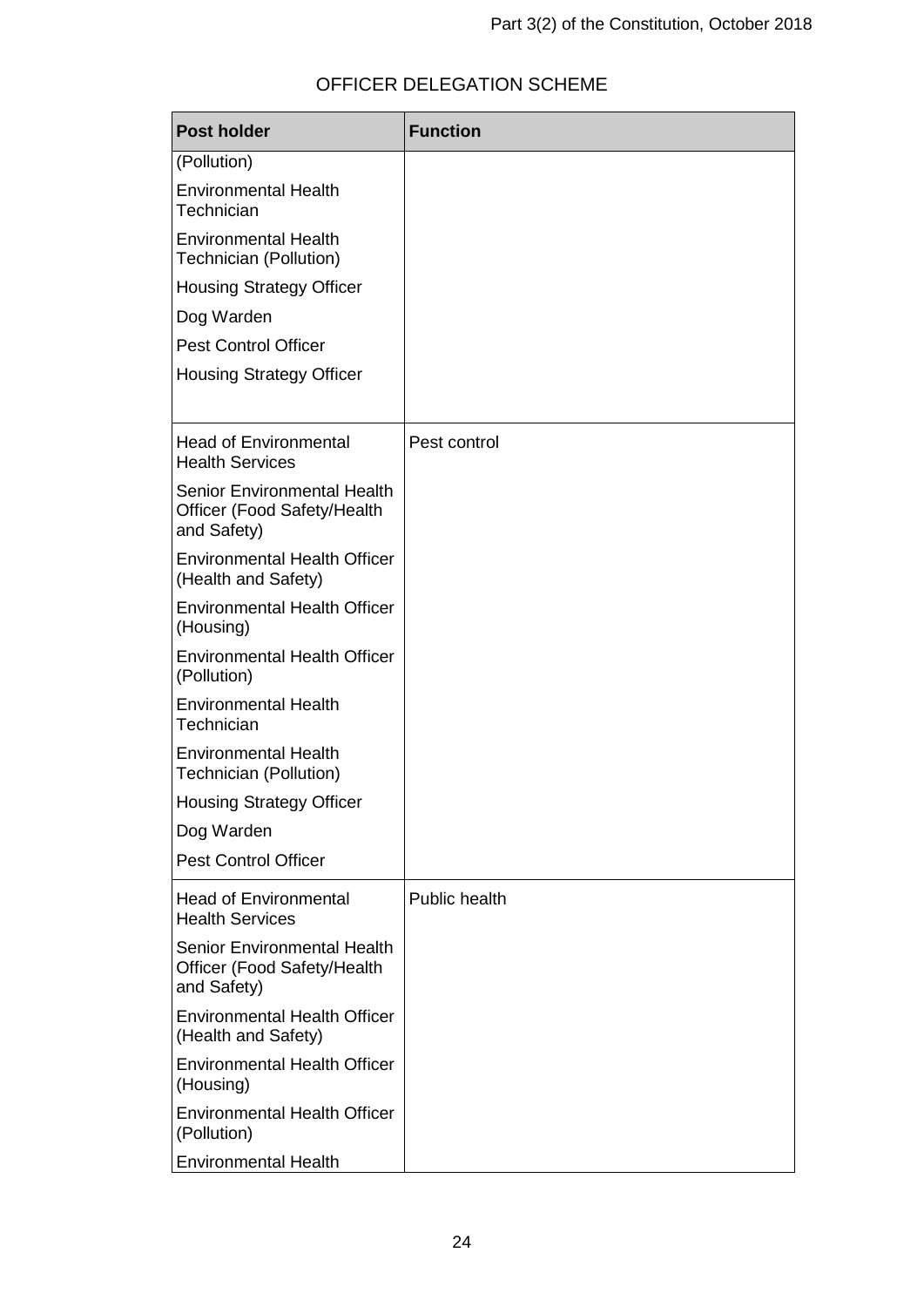### **Post holder Function Technician** Environmental Health Technician (Pollution) Housing Strategy Officer Dog Warden Pest Control Officer Head of Environmental Health Services Senior Environmental Health Officer (Food Safety/Health and Safety) Environmental Health Officer (Health and Safety) Environmental Health Officer (Housing) Environmental Health Officer (Pollution) Environmental Health **Technician** Environmental Health Technician (Pollution) Housing Strategy Officer Dog Warden Pest Control Officer Public safety Head of Environmental Health Services Senior Environmental Health Officer (Food Safety/Health and Safety) Environmental Health Officer (Health and Safety) Environmental Health Officer (Housing) Environmental Health Officer (Pollution) Environmental Health Technical Officer Pollution Control Officer Street trading

#### OFFICER DELEGATION SCHEME

Housing Strategy Officer

Dog Warden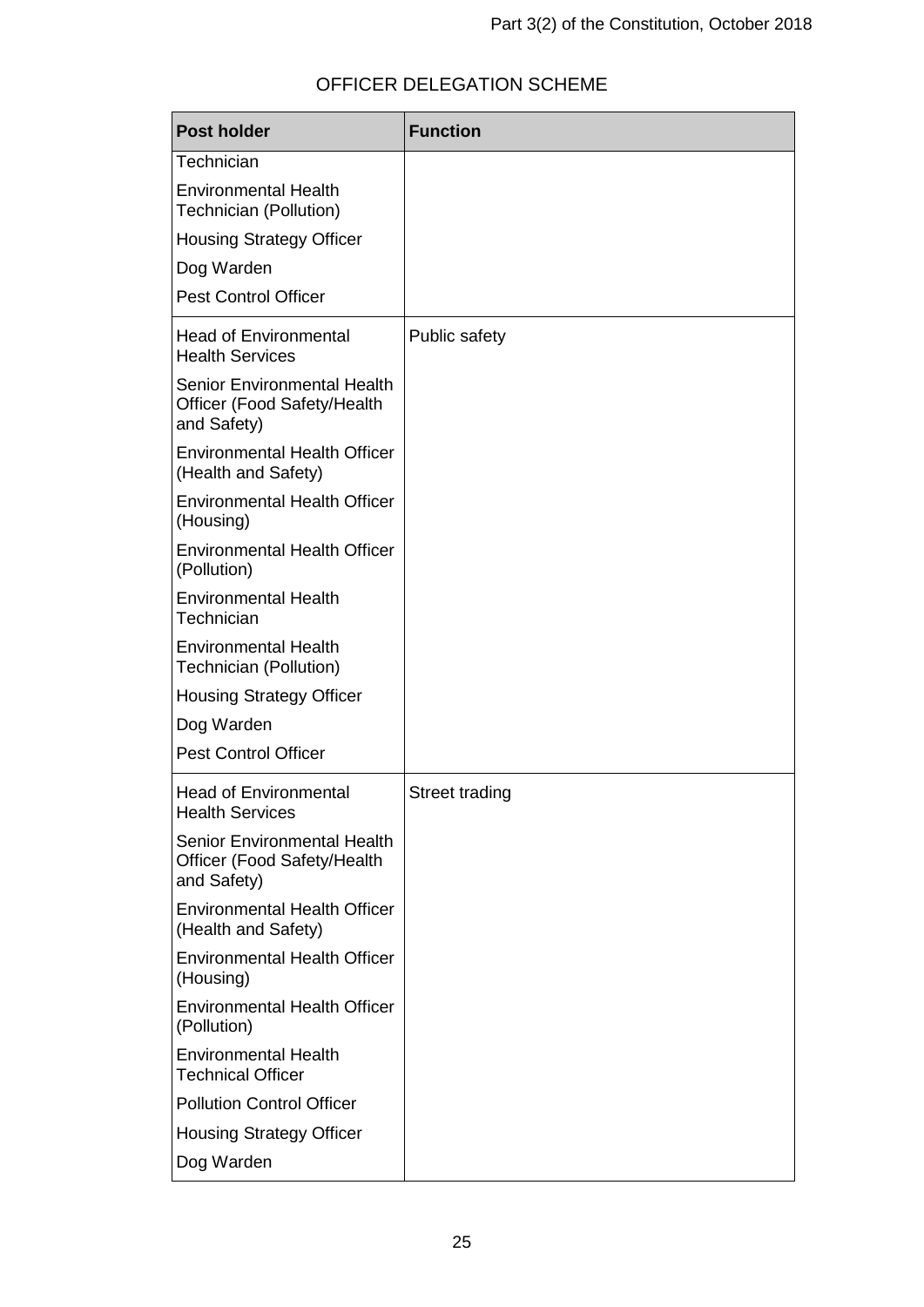| <b>Post holder</b>   | <b>Function</b> |
|----------------------|-----------------|
| Pest Control Officer |                 |

#### <span id="page-26-0"></span>**2.4 Planning**

2.4.1 Holders of the following posts are authorised to enter land or premises for the following functions:

| <b>Post holder</b>                                         | <b>Function</b>                                                            |
|------------------------------------------------------------|----------------------------------------------------------------------------|
| <b>Head of Planning Services</b>                           | Town and Country Planning Act 1990 Sections                                |
| Each Senior Planning Officer                               | 178, 196A, 196B, 214B, 214C, 214D, 324 and<br>325;                         |
| Each Assistant Planning<br>Officer                         | Planning (Listed Buildings and Conservation<br>Areas) Act 1990 Section 88; |
| Principal Planning<br>Officer<br>(Design and Conservation) | Planning (Hazardous Substances) Act<br>1990<br>Section 36                  |
| Countryside Officer                                        |                                                                            |
| Enforcement Officer                                        |                                                                            |
| <b>Head of Planning Services</b>                           | Anti-Social Behaviour Act 2003 Sections 74, 77                             |
| Each Senior Planning Officer                               |                                                                            |
| Each Assistant Planning<br>Officer                         |                                                                            |
| Officer<br>Principal Planning<br>(Design and Conservation) |                                                                            |
| Countryside Officer                                        |                                                                            |
| <b>Enforcement Officer</b>                                 |                                                                            |

#### <span id="page-26-1"></span>**2.5 Building control**

2.5.1 Holders of the following posts are authorised to enter land or premises for the following functions:

| <b>Post holder</b>                                     | <b>Function</b>              |
|--------------------------------------------------------|------------------------------|
| <b>Head of Environmental</b><br><b>Health Services</b> | Building Act 1984 Section 95 |
| <b>Principal Building Control</b><br>Surveyor          |                              |
| <b>Building Control Surveyors</b>                      |                              |

#### <span id="page-26-2"></span>**2.6 Local taxation**

2.6.1 Holders of the following posts are authorised to enter land or premises for the following functions: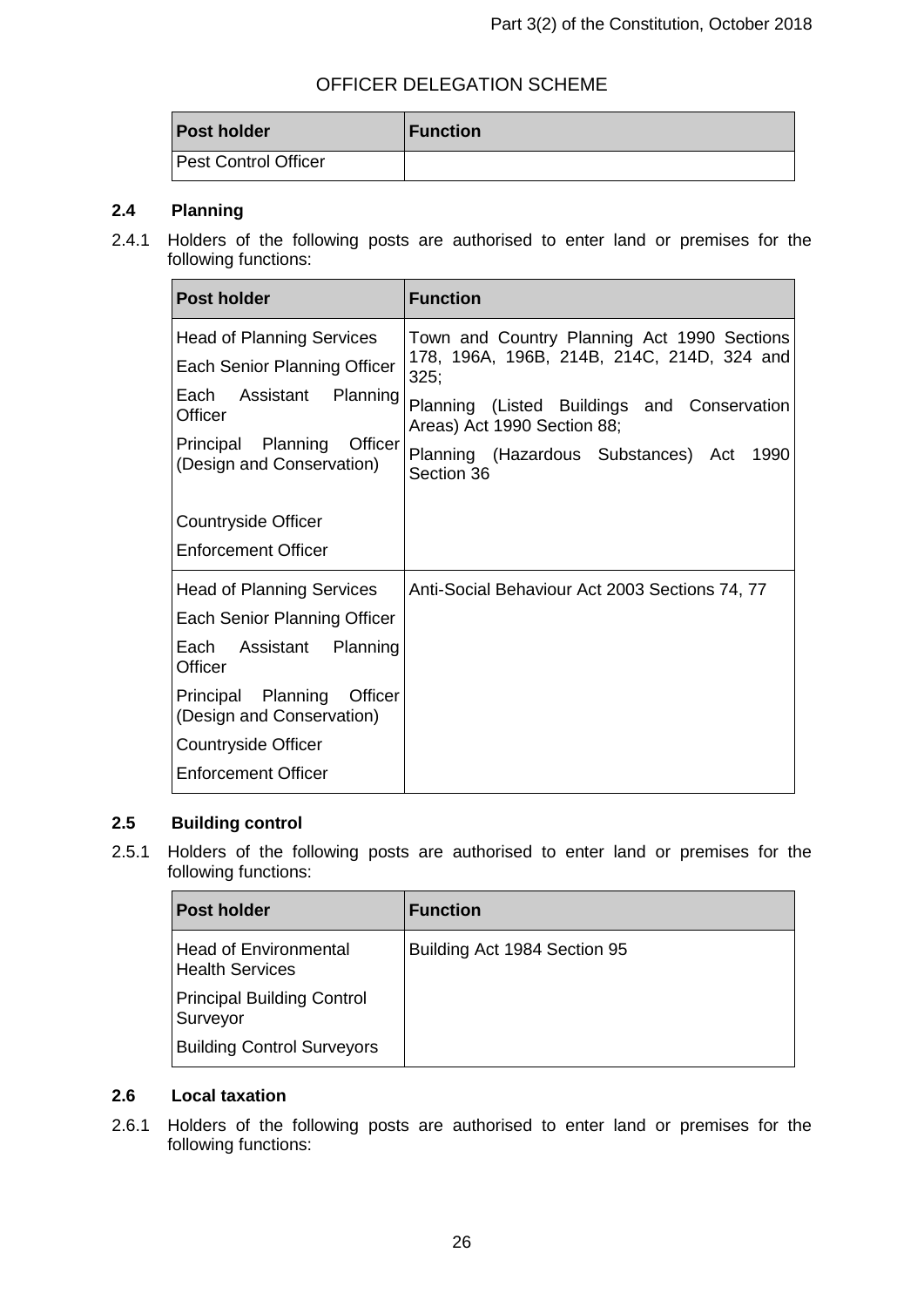| OFFICER DELEGATION SCHEME |  |
|---------------------------|--|
|---------------------------|--|

| <b>Post holder</b>                          | <b>Function</b>           |
|---------------------------------------------|---------------------------|
| Head of Revenues and<br><b>Benefits</b>     | Collection of local taxes |
| <b>Senior Revenues Officer</b>              |                           |
| <b>NNDR Billing and Recovery</b><br>Officer |                           |
| <b>Recovery Officer</b>                     |                           |
| Visiting Officer (Revenues)                 |                           |

#### <span id="page-27-0"></span>**2.7 Water Supplies, land drainage and sewerage undertaking**

2.7.1 Holders of the following posts are authorised to enter land or premises for the following functions:

| <b>Post holder</b>                                                 | <b>Function</b>      |
|--------------------------------------------------------------------|----------------------|
| <b>Head of Environmental</b><br><b>Health Services</b>             | <b>Water Quality</b> |
| Senior Environmental Health<br>Officer (Food/Health and<br>Safety) |                      |
| <b>Environmental Health Officer</b><br>(Health and Safety)         |                      |
| <b>Environmental Health Officer</b><br>(Pollution)                 |                      |
| <b>Environmental Health Officer</b><br>(Housing)                   |                      |
| <b>Environmental Health</b><br>Technician                          |                      |
| <b>Environmental Health</b><br>Technician (Pollution)              |                      |
| <b>Head of Engineering</b><br><b>Services</b>                      |                      |
| <b>Engineering Services</b><br>Manager                             |                      |
| <b>General Works</b><br>Foreman/DSO Team Leader                    |                      |
| <b>Head of Engineering</b><br><b>Services</b>                      | <b>Land Drainage</b> |
| <b>Engineering Services</b><br>Manager                             |                      |
| General Works Manager                                              |                      |
| <b>Environmental Health Officer</b><br>(Housing)                   |                      |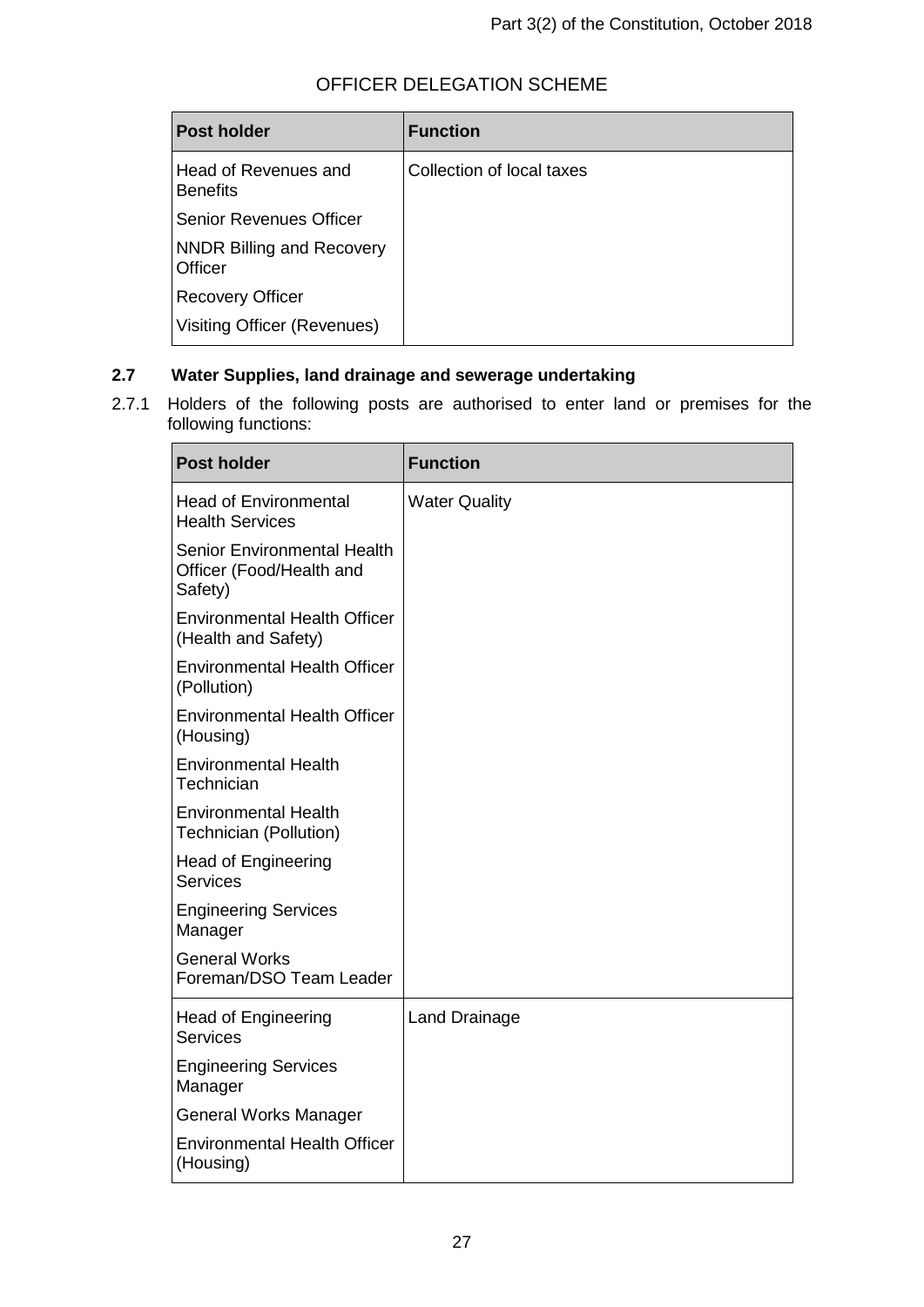| <b>Head of Environmental</b><br>Health |  |
|----------------------------------------|--|
|----------------------------------------|--|

#### <span id="page-28-0"></span>**2.8 Housing Benefit**

2.8.1 Holders of the following posts are authorised to enter land or premises for the following functions:

| <b>Post holder</b>                                      | <b>Function</b>                                                        |
|---------------------------------------------------------|------------------------------------------------------------------------|
| <b>Benefits Manager</b><br><b>Fraud Control Officer</b> | Detection and investigation of Housing Benefit or<br>Council Tax fraud |
| Head of Revenues and<br><b>Benefits</b>                 | <b>Housing Benefit</b>                                                 |
| <b>Benefits Manager</b>                                 |                                                                        |
| <b>Fraud Control Officer</b>                            |                                                                        |
| <b>Benefits Officer</b>                                 |                                                                        |
| Visiting Officer (Benefits)                             |                                                                        |

#### <span id="page-28-1"></span>**2.9 Other functions**

2.9.1 Holders of the following posts are authorised to enter land or premises for the following functions:

| <b>Post holder</b>                                           | <b>Function</b>                                                                                                            |
|--------------------------------------------------------------|----------------------------------------------------------------------------------------------------------------------------|
| Head of Legal and<br><b>Democratic Services</b>              | Licensing under the Licensing Act 2003 and the<br>Gambling Act 2005                                                        |
| Solicitor                                                    |                                                                                                                            |
| Enforcement Officer<br>(Licensing)                           |                                                                                                                            |
| Head of Legal and<br><b>Democratic Services</b>              | Regulation and licensing of sex establishments                                                                             |
| Solicitor                                                    |                                                                                                                            |
| Enforcement Officer<br>(Licensing)                           |                                                                                                                            |
| Head of Legal and<br><b>Democratic Services</b>              | Regulation and licensing of Scrap Metal Dealers                                                                            |
| Solicitor                                                    |                                                                                                                            |
| Enforcement Officer<br>(Licensing)                           |                                                                                                                            |
| <b>Taxi Enforcement Officer</b>                              |                                                                                                                            |
| Head of Legal and<br><b>Democratic Services</b><br>Solicitor | Regulation and licensing of Hackney Carriage<br>vehicles and drivers, and private hire operators,<br>vehicles and drivers. |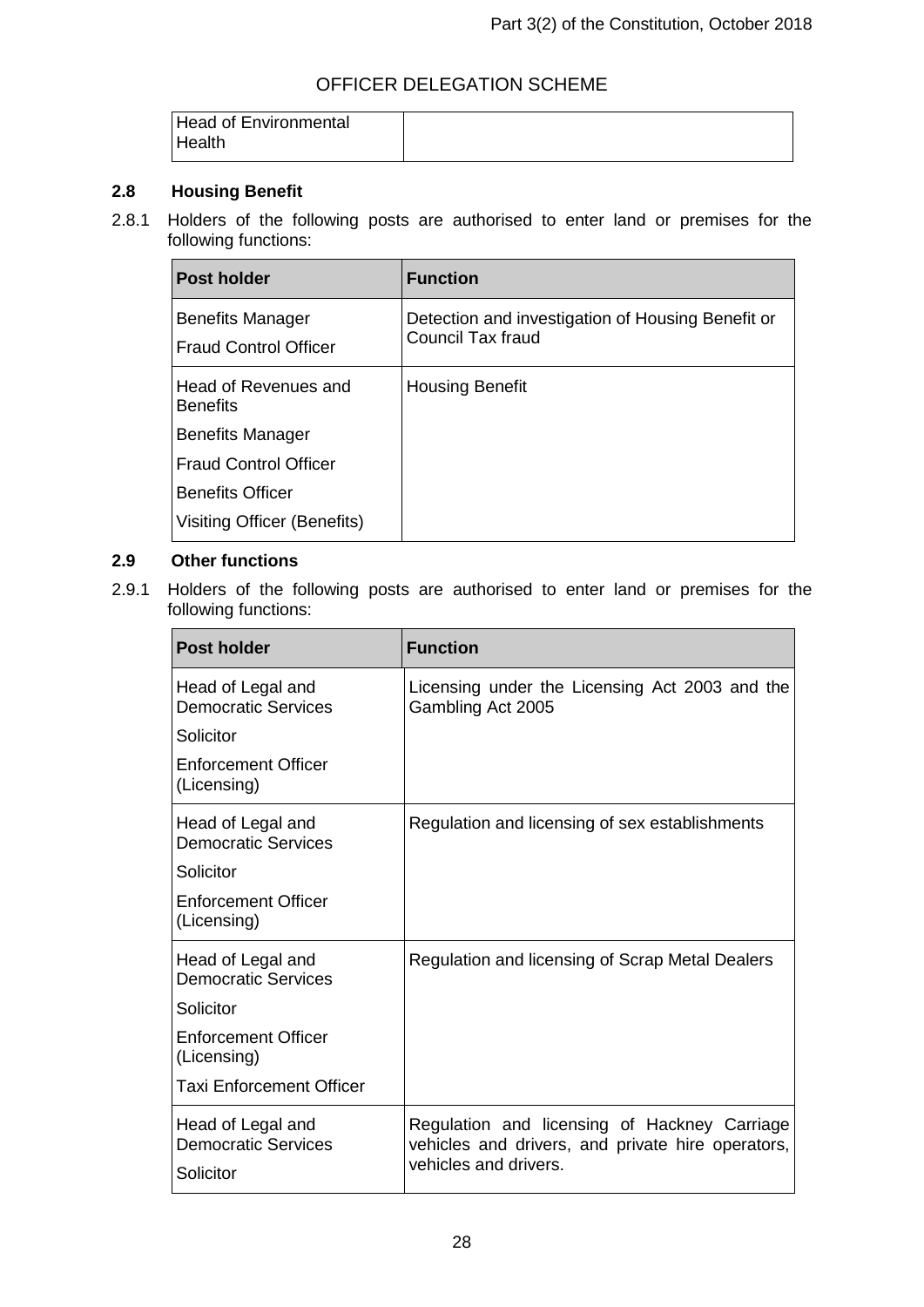| <b>Enforcement Officer</b><br>(Licensing)                                     |                         |
|-------------------------------------------------------------------------------|-------------------------|
| <b>Taxi Enforcement Officer</b>                                               |                         |
| HPA officer appointed as the<br>Council's proper officer for<br>such purposes | Public health functions |

#### <span id="page-29-0"></span>**3. OTHER AUTHORISATIONS**

- 3.1 The following post-holders are authorised to use the powers contained in Section 109B and 109C of the Social Security Administration Act 1992 for the purposes set out in Section 110A (i.e. they are "authorised officers" in relation to Housing Benefit and Council Tax Benefit):
	- o Benefits Manager; and
	- o Fraud Control Officer.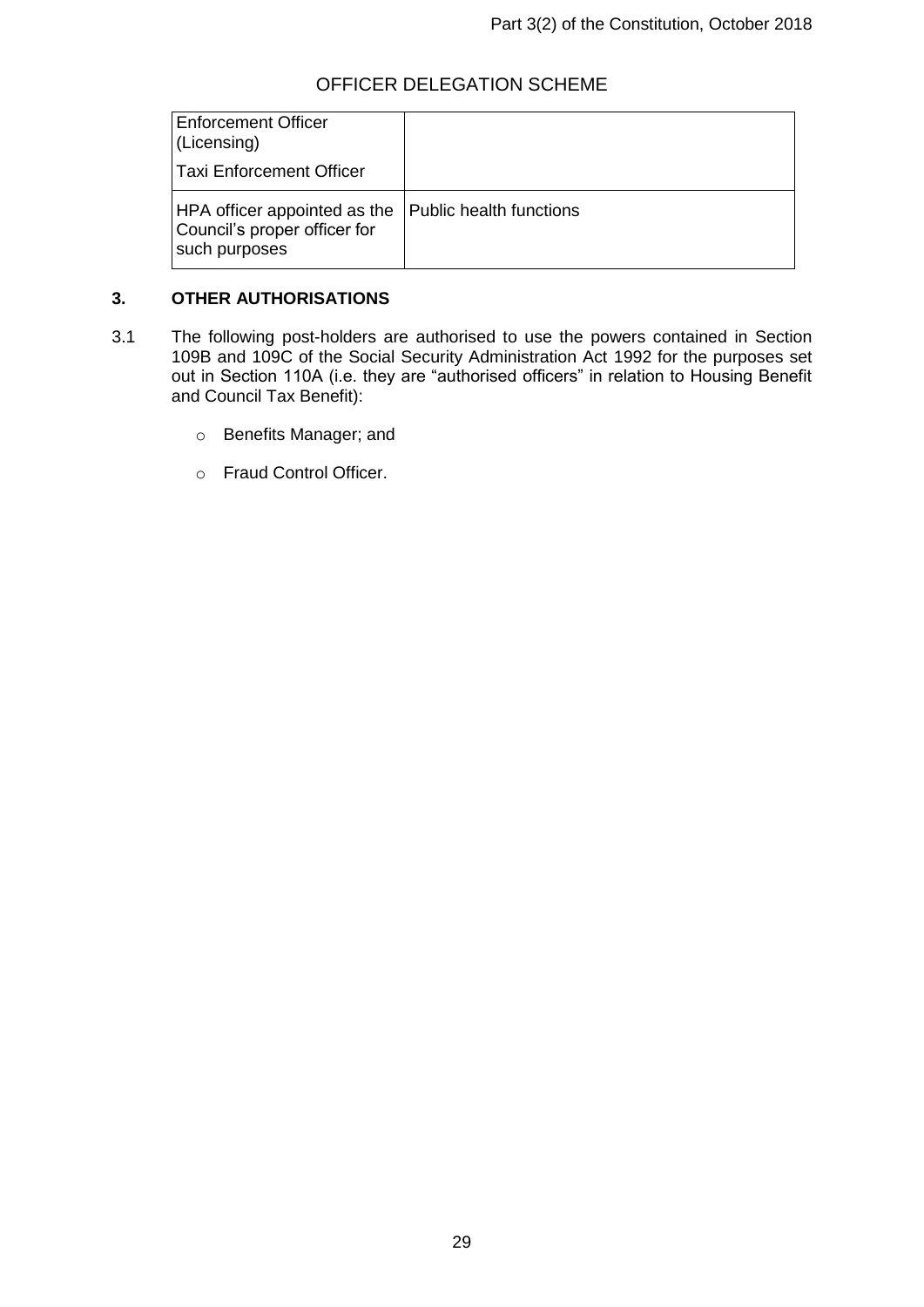## **PART 5: PROPER OFFICERS**

#### <span id="page-30-0"></span>**1. LEGISLATIVE BACKGROUND**

1.1 Legislation requires the Council to appoint specific officers and to identify officers for particular responsibilities.

[*The appointment of a proper officer is a matter of discretion for the Council; there is no statutory definition of "proper officer". A local authority may decide to appoint one proper officer for a particular statutory purpose, with a substitute if desirable. Or, if it seems appropriate, a local authority may decide to divide a particular statutory function between several proper officers, for example, to divide the authentication of documents between proper officers by different classes of document*.]

1.2 The Council has appointed the following Proper Officers named in the second column of the table below, and the deputies named in the third column of the table below, under the relevant provisions named in the first column of the table below:

| <b>Statute, section and explanation</b>                                                                                                    |                                                    |                                                                                           |  |
|--------------------------------------------------------------------------------------------------------------------------------------------|----------------------------------------------------|-------------------------------------------------------------------------------------------|--|
| <b>Food Safety Act 1990</b>                                                                                                                |                                                    |                                                                                           |  |
|                                                                                                                                            | <b>Proper Officer</b>                              | <b>Deputy</b>                                                                             |  |
| Food safety. The officer of the Council for all<br>relevant purposes under the Act.                                                        | Head of<br>Environmental<br><b>Health Services</b> | Senior<br>Environmental<br><b>Health Officer</b><br>(Food<br>Safety/Health and<br>Safety) |  |
| <b>Housing Act 1985 &amp; 2004</b>                                                                                                         | <b>Proper Officer</b>                              | <b>Deputy</b>                                                                             |  |
|                                                                                                                                            | <b>Chief Executive</b>                             | Director of<br><b>Resources</b>                                                           |  |
|                                                                                                                                            |                                                    | Head of Legal<br>and Democratic<br><b>Services</b>                                        |  |
| Local Elections (Principal Areas)(England and<br><b>Wales) Rules 2006</b>                                                                  | <b>Proper Officer</b>                              | <b>Deputy</b>                                                                             |  |
| All references to the Proper Officer in these Rules<br>relate to the Chief Executive                                                       | <b>Chief Executive</b>                             | Director of<br><b>Resources</b>                                                           |  |
|                                                                                                                                            |                                                    | Head of Legal<br>and Democratic<br><b>Services</b>                                        |  |
| <b>Localism Act 2011</b>                                                                                                                   | <b>Proper Officer</b>                              | Deputy                                                                                    |  |
| Section 33(2) (a), (b) and (d)<br>To grant dispensations to District or Parish Council<br>Members or co-opted Members from the prohibition | <b>Chief Executive</b>                             | Head of Legal<br>and Democratic<br><b>Services</b>                                        |  |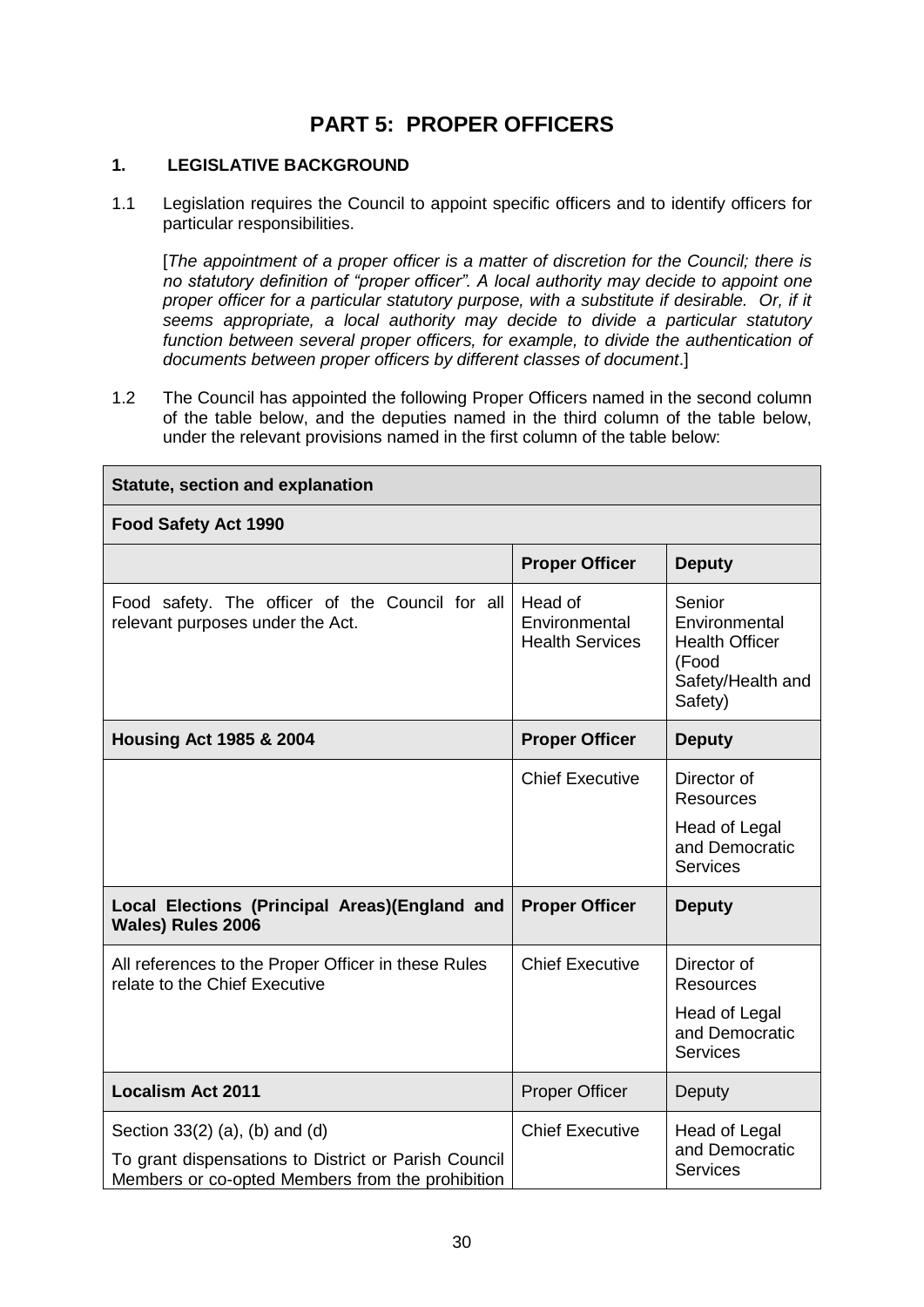| on participating or voting where they have a<br>disclosable pecuniary interest.                                                                                                                  |                                                    |                                                    |
|--------------------------------------------------------------------------------------------------------------------------------------------------------------------------------------------------|----------------------------------------------------|----------------------------------------------------|
| <b>Local Government Act 1972</b>                                                                                                                                                                 | <b>Proper Officer</b>                              | <b>Deputy</b>                                      |
| Section 13(3) (Parish Trustee)                                                                                                                                                                   | <b>Chief Executive</b>                             | Head of Legal<br>and Democratic<br><b>Services</b> |
| Section 83(1) (members' acceptance of office)<br>The officer in whose presence declarations of<br>acceptance of office shall be made and to whom<br>such declarations shall be delivered.        | <b>Chief Executive</b>                             | Head of Legal<br>and Democratic<br><b>Services</b> |
| Section 84 (resignation of members)<br>The officer to whom a person elected to any office<br>under the Act may deliver written notice of<br>resignation.                                         | <b>Chief Executive</b>                             | Head of Legal<br>and Democratic<br><b>Services</b> |
| Section 88(2) (filling of casual vacancy)<br>The officer who may convene a meeting for the<br>election of Chairman of the<br>District Council<br>following a casual vacancy in that office.      | <b>Chief Executive</b>                             | Head of Legal<br>and Democratic<br><b>Services</b> |
| Section 89(1)(b) (filling of casual vacancy)<br>The officer to whom notice in writing of a casual<br>vacancy in the office of Councillor shall be given.                                         | <b>Chief Executive</b>                             | Head of Legal<br>and Democratic<br><b>Services</b> |
| Section 91 (appointment of temporary councillor)                                                                                                                                                 | <b>Chief Executive</b>                             | Head of Legal<br>and Democratic<br><b>Services</b> |
| Sections 100B, 100C, 100D and 100F (access to<br>information and exempt information)                                                                                                             | Head of Legal<br>and Democratic<br><b>Services</b> | <b>Solicitors</b>                                  |
| Section 115(2) (account for money)<br>The proper officer for the purposes of receiving all<br>money from other officers of the Council under<br>Section 115(2).                                  | Director of<br><b>Resources</b>                    | <b>Head of Financial</b><br>Services               |
| Section 146(1)(a) and (b) (transfer of securities)<br>The officer who shall procure the transfer of<br>securities consequent upon any change in name,<br>area of functions of a local authority. | Director of<br><b>Resources</b>                    | <b>Head of Financial</b><br>Services               |
| Section 151 (financial administration)<br>The officer who shall have responsibility for the<br>administration of the financial affairs of the Council.                                           | Director of<br><b>Resources</b>                    | <b>Head of Financial</b><br><b>Services</b>        |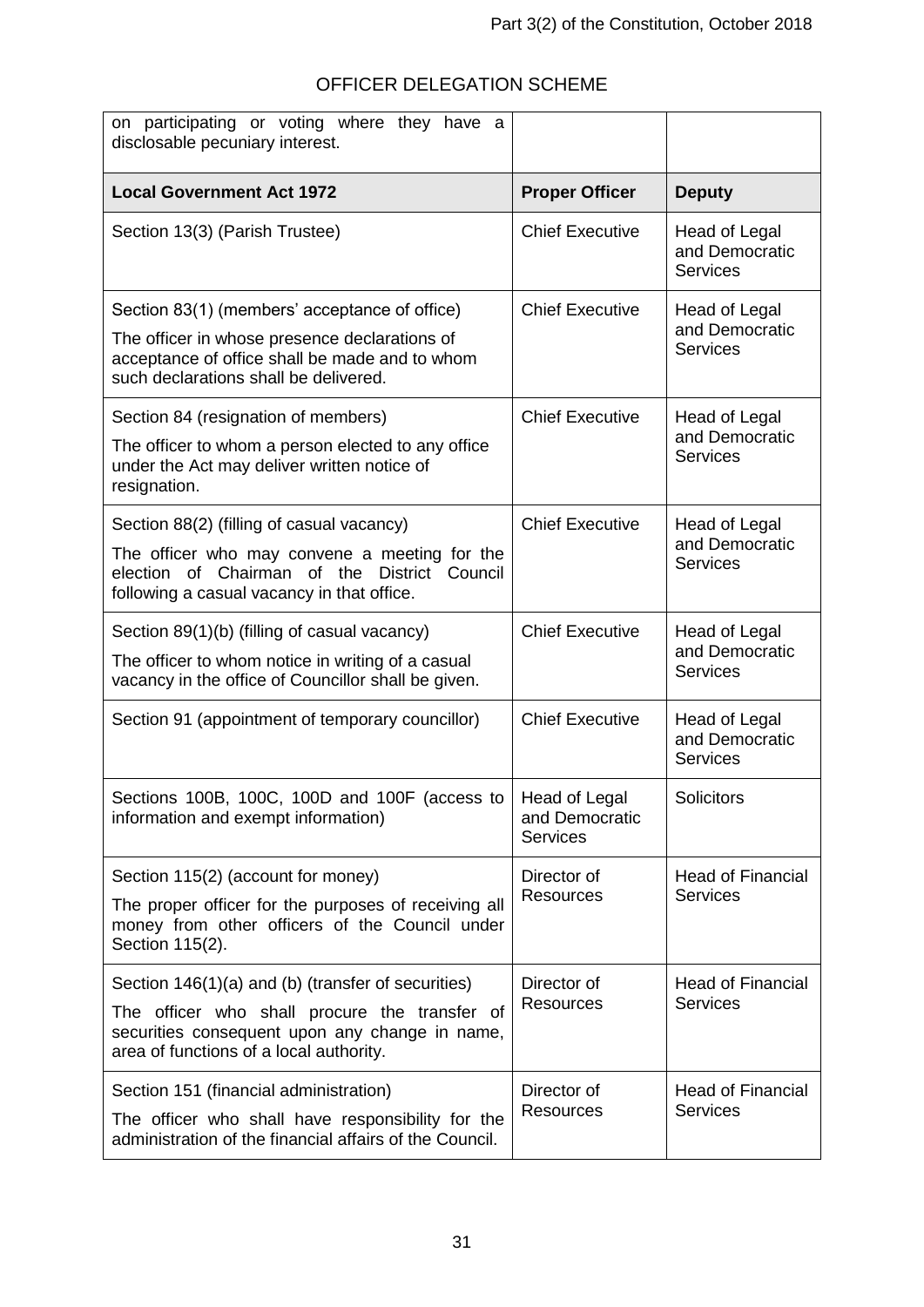| OFFICER DELEGATION SCHEME |
|---------------------------|
|---------------------------|

| Section 191 (liaison with Ordnance Survey)<br>Duties in connection with Ordnance Survey.                                                                                                                                                                                                                                                                   | Director of<br>Community<br><b>Services</b> | GIS and<br><b>Technical Officer</b>                       |
|------------------------------------------------------------------------------------------------------------------------------------------------------------------------------------------------------------------------------------------------------------------------------------------------------------------------------------------------------------|---------------------------------------------|-----------------------------------------------------------|
| Section 225(1) (deposit of documents)<br>The proper officer for the custody of the deposit and<br>retention of documents.                                                                                                                                                                                                                                  | <b>Chief Executive</b>                      | Head of Legal<br>and Democratic<br><b>Services</b>        |
| Section 210(6) and (7) Charities                                                                                                                                                                                                                                                                                                                           | <b>Chief Executive</b>                      | Head of Legal<br>and Democratic<br><b>Services</b>        |
| Section 225 (1) deposit of documents with and<br>making of notes or endorsements and receipts                                                                                                                                                                                                                                                              | <b>Chief Executive</b>                      | Head of Legal<br>and Democratic<br><b>Services</b>        |
| Section 248 (2) (roll of freemen)                                                                                                                                                                                                                                                                                                                          | <b>Chief Executive</b>                      | Head of Legal<br>and Democratic<br><b>Services</b>        |
| Schedule 12, Part 1, Para 4(2)(b) (Council minutes)<br>The officer who shall sign a summons to attend a<br>Council meeting.                                                                                                                                                                                                                                | <b>Chief Executive</b>                      | Head of Legal<br>and Democratic<br><b>Services</b>        |
| Schedule 12 Part I, Para 4(3)<br>The officer to whom a member of the Council shall<br>give notice in writing desiring summonses to attend<br>meetings of the Council to be sent to an address<br>specified in the notice other than his place of<br>residence.                                                                                             | <b>Chief Executive</b>                      | Head of Legal<br>and Democratic<br><b>Services</b>        |
| Schedule 14 Para 25(7) (public health resolutions)                                                                                                                                                                                                                                                                                                         | <b>Chief Executive</b>                      | <b>Head of Legal</b><br>and Democratic<br><b>Services</b> |
| Schedule 29, Paragraph 4(1) (a) and (c)<br>The officer referred to as the Clerk of the Council or<br>the Town Clerk of a Borough in any enactment<br>passed before or during the 1971/72 Session of<br>Parliament, other than the Local Government Act<br>1972, or in any instrument made before 26 October<br>1972 and in any local statutory provisions. | <b>Chief Executive</b>                      | Head of Legal<br>and Democratic<br><b>Services</b>        |
| Schedule 29, Paragraph 4(1) (a) and (c)<br>The officer referred to as the Head of Financial<br>Services in any enactment passed before or during<br>the 1971/72 Session of Parliament, other than the<br>Local Government Act 1972, or in any instrument<br>made before 26 October 1972 and in any local                                                   | Director of<br><b>Resources</b>             | <b>Head of Financial</b><br><b>Services</b>               |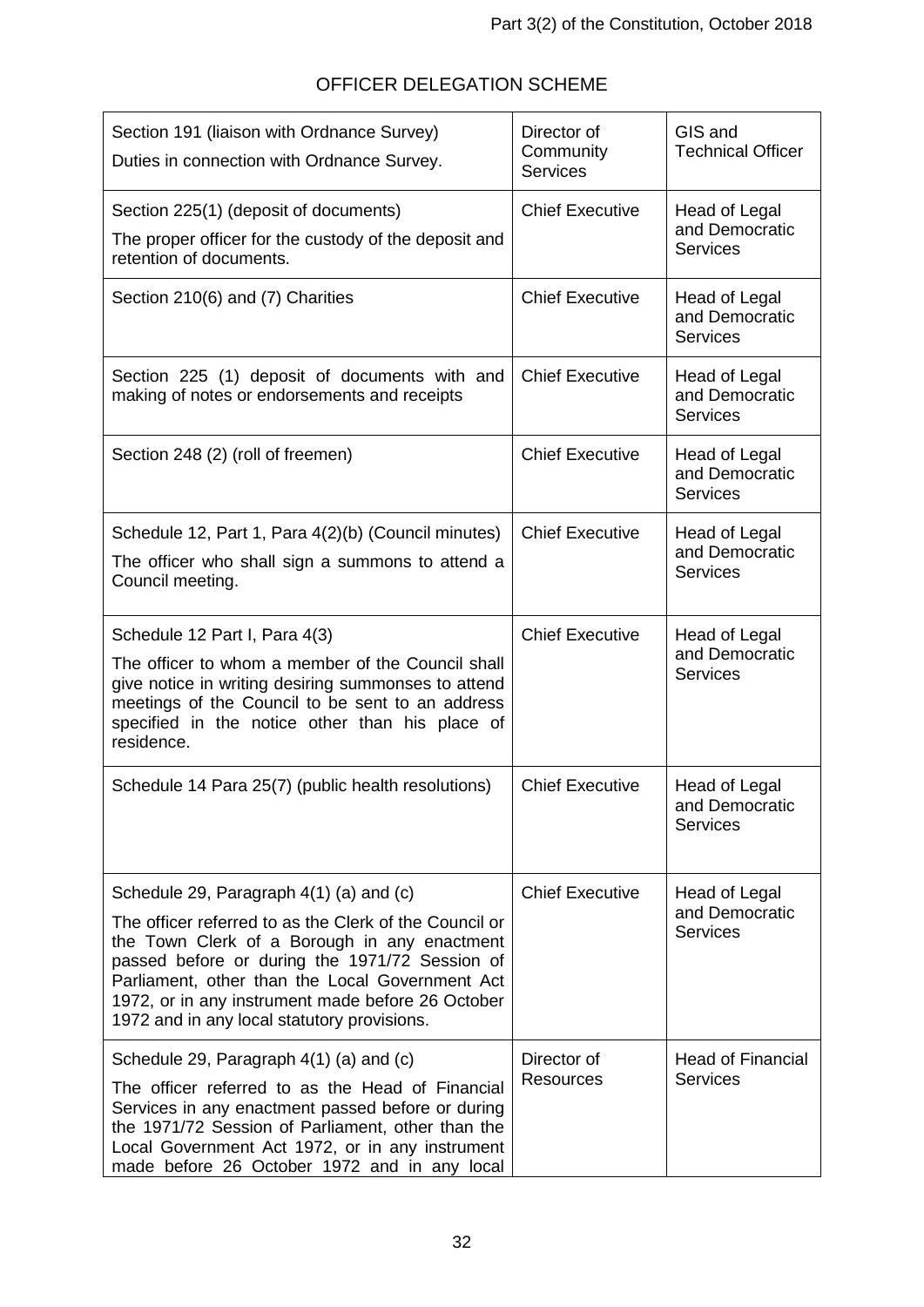| statutory provisions                                                                                                                                                                                                                                                                                           |                                                             |                                                             |
|----------------------------------------------------------------------------------------------------------------------------------------------------------------------------------------------------------------------------------------------------------------------------------------------------------------|-------------------------------------------------------------|-------------------------------------------------------------|
| Schedule 29, Paragraph 4(1) (a) and (c)<br>The officer referred to as the Surveyor in any<br>enactment passed before or during the 1971/72<br>Session of Parliament, other than the Local<br>Government Act 1972, or in any instrument made<br>before 26 October 1972 and in any local statutory<br>provisions | Director of<br>Community<br><b>Services</b>                 | Principal<br>Surveyor                                       |
| <b>Local Government Act 1974</b>                                                                                                                                                                                                                                                                               |                                                             |                                                             |
|                                                                                                                                                                                                                                                                                                                | <b>Proper Officer</b>                                       | <b>Deputy</b>                                               |
| Part III (Local Government Ombudsman) Section<br>Publication in newspapers of reports of<br>$30(5)$ .<br>Local Commissioner.                                                                                                                                                                                   | <b>Chief Executive</b>                                      | Head<br>of<br>Legal<br>and<br>Democratic<br><b>Services</b> |
| <b>Local Government Finance Act 1988</b>                                                                                                                                                                                                                                                                       |                                                             |                                                             |
|                                                                                                                                                                                                                                                                                                                | <b>Proper Officer</b>                                       | <b>Deputy</b>                                               |
| Section 114 Financial report to the Authority.                                                                                                                                                                                                                                                                 | Director of<br><b>Resources</b>                             | <b>Head of Financial</b><br>Services                        |
| <b>Local Government (Miscellaneous Provisions) Act 1976</b>                                                                                                                                                                                                                                                    |                                                             |                                                             |
|                                                                                                                                                                                                                                                                                                                |                                                             |                                                             |
|                                                                                                                                                                                                                                                                                                                | <b>Proper Officer</b>                                       | <b>Deputy</b>                                               |
| Section 41 (evidence of minutes and so on)<br>Certification of copies of resolutions, minutes and<br>other documents.                                                                                                                                                                                          | <b>Chief Executive</b>                                      | <b>Head of Legal</b><br>and Democratic<br><b>Services</b>   |
| <b>Local Government and Housing Act 1989</b>                                                                                                                                                                                                                                                                   |                                                             |                                                             |
|                                                                                                                                                                                                                                                                                                                | <b>Proper Officer</b>                                       | <b>Deputy</b>                                               |
| Section 2 (politically restricted posts)                                                                                                                                                                                                                                                                       | <b>Chief Executive</b>                                      | Head of Human<br><b>Resources</b>                           |
| Section 4 (Head of paid service)                                                                                                                                                                                                                                                                               | <b>Chief Executive</b>                                      |                                                             |
| Sections 5, 5A (Monitoring Officer)                                                                                                                                                                                                                                                                            | of<br>Legal<br>Head<br>Democratic<br>and<br><b>Services</b> | Solicitors                                                  |
| <b>Local Government (Committees and Political Groups) Regulations 1990</b>                                                                                                                                                                                                                                     |                                                             |                                                             |
|                                                                                                                                                                                                                                                                                                                | <b>Proper Officer</b>                                       | <b>Deputy</b>                                               |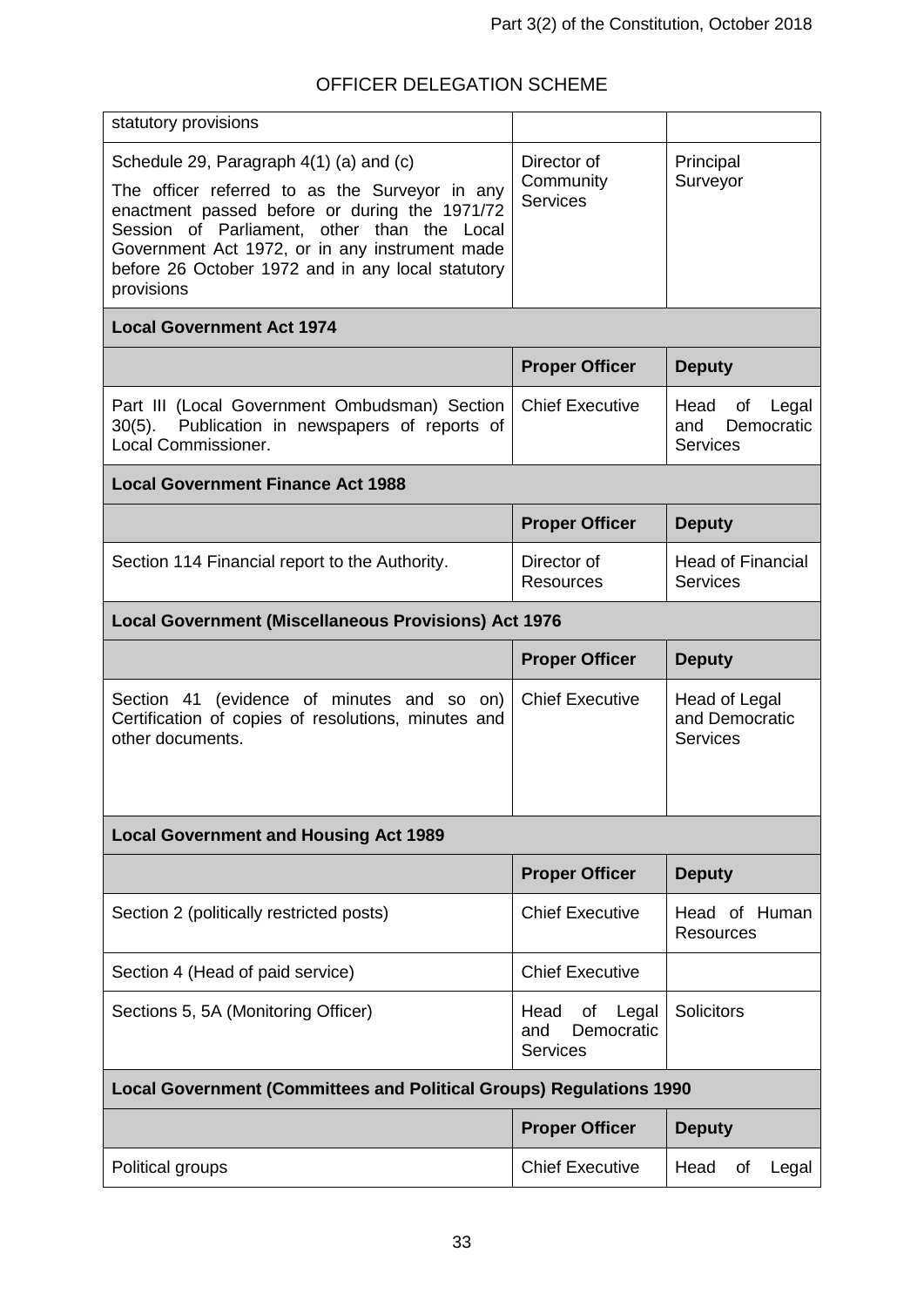|                                                                                                                                                                                                                                                                                                                                                                                                       |                                                       | Democratic<br>and<br><b>Services</b>                        |  |
|-------------------------------------------------------------------------------------------------------------------------------------------------------------------------------------------------------------------------------------------------------------------------------------------------------------------------------------------------------------------------------------------------------|-------------------------------------------------------|-------------------------------------------------------------|--|
| Local Authorities (Members' Allowances) (England) Regulations 2003                                                                                                                                                                                                                                                                                                                                    |                                                       |                                                             |  |
| Members' allowances                                                                                                                                                                                                                                                                                                                                                                                   | <b>Director</b><br>of<br><b>Resources</b>             | Head<br>of<br>Legal<br>and<br>Democratic<br><b>Services</b> |  |
| <b>National Assistance Act 1948</b>                                                                                                                                                                                                                                                                                                                                                                   |                                                       |                                                             |  |
|                                                                                                                                                                                                                                                                                                                                                                                                       | <b>Proper Officer</b>                                 | <b>Deputy</b>                                               |  |
| Section 47 (removal of people in need)                                                                                                                                                                                                                                                                                                                                                                | The Director<br>οf                                    |                                                             |  |
| The proper officer for action to be taken regarding<br>infectious diseases to be specially reported and<br>making of weekly and quarterly returns.                                                                                                                                                                                                                                                    | <b>Public Health</b>                                  |                                                             |  |
| The proper officer who shall issue a certificate to<br>the local authority and give oral evidence to a court<br>of summary jurisdiction on application being made<br>for an order authorising the removal of a person in<br>need of care and assistance.                                                                                                                                              |                                                       |                                                             |  |
| <b>Public Health Act 1936</b>                                                                                                                                                                                                                                                                                                                                                                         |                                                       |                                                             |  |
|                                                                                                                                                                                                                                                                                                                                                                                                       | <b>Proper Officer</b>                                 | Deputy in cases<br>of<br>emergency<br>only                  |  |
| Section 79 (removal of noxious matter)                                                                                                                                                                                                                                                                                                                                                                | Head of<br>Environmental<br><b>Health Services</b>    | Environmental<br><b>Health Officers</b>                     |  |
| Section 84 (verminous articles) & 85 (verminous<br>people)<br>The proper officer of the Council who shall certify to the<br>local authority that any premises, articles or clothing are<br>filthy or verminous and who shall authorise a registered<br>medical practitioner, or a woman duly authorised by the<br>medical officer of health to carry out the cleaning of<br>females under Section 85. | Head of<br>Environmental<br><b>Health Services</b>    | Environmental<br><b>Health Officers</b>                     |  |
| <b>Public Health Act 1961</b>                                                                                                                                                                                                                                                                                                                                                                         |                                                       |                                                             |  |
|                                                                                                                                                                                                                                                                                                                                                                                                       | <b>Proper Officer</b>                                 | Deputy in cases<br>of emergency<br>only                     |  |
| Section 37 (verminous articles)                                                                                                                                                                                                                                                                                                                                                                       | Head<br>of<br>Environmental<br><b>Health Services</b> | Environmental<br><b>Health Officers</b>                     |  |
| <b>Public Health (Control of Disease) Act 1984</b>                                                                                                                                                                                                                                                                                                                                                    |                                                       |                                                             |  |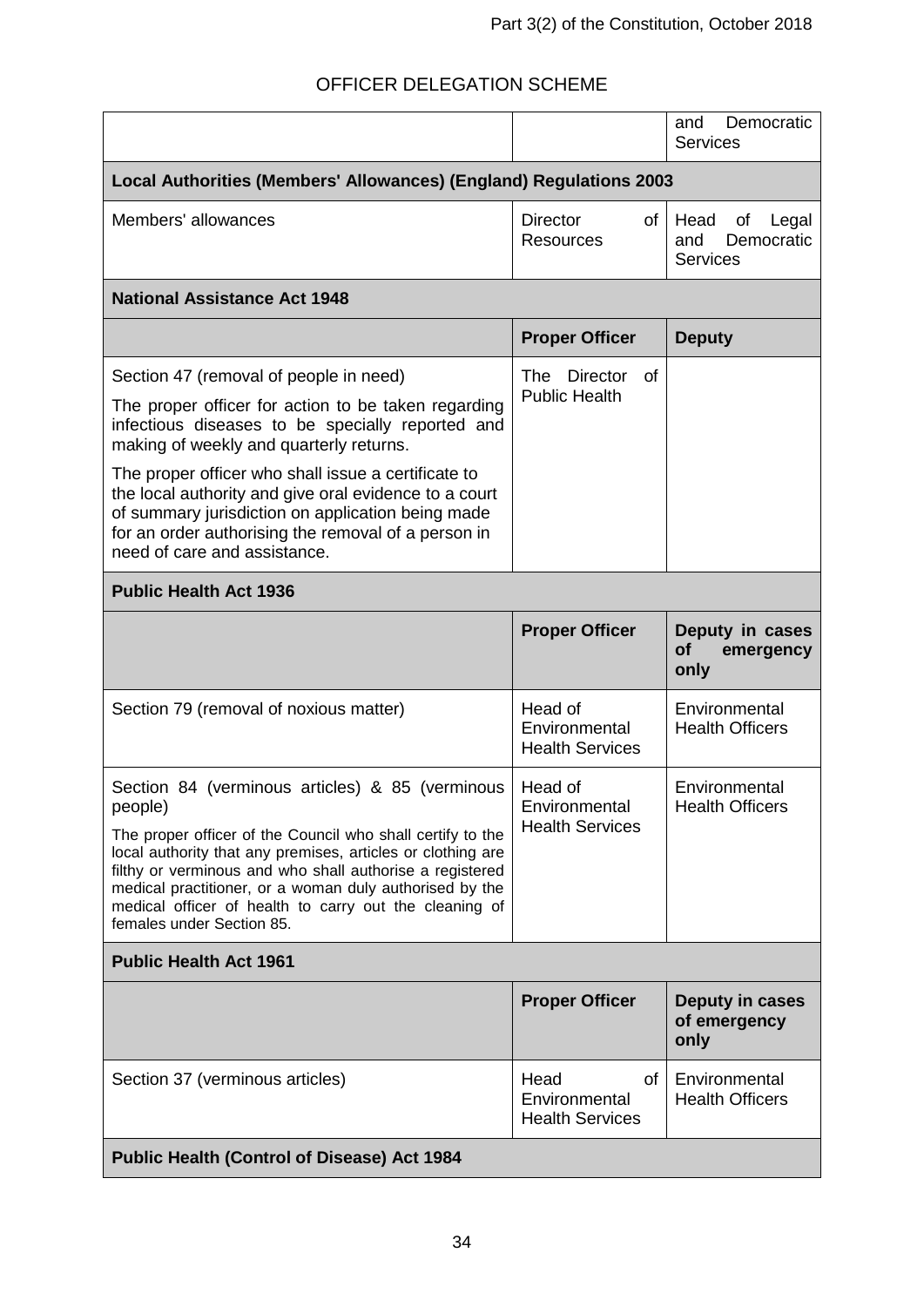|                                                                                                                                                              | <b>Proper Officer</b>   | <b>Deputy</b>                                                                                                                                                                            |
|--------------------------------------------------------------------------------------------------------------------------------------------------------------|-------------------------|------------------------------------------------------------------------------------------------------------------------------------------------------------------------------------------|
| Public Health (Control of Disease) Act 1984,<br>Section 74                                                                                                   | Kenneth<br>Dr<br>Lamden | Dr John Astbury,<br>Kate<br>Brierley,<br><b>Nicola</b><br>Schinaia,<br>Grainne<br>and<br>each of<br>Nixon<br>Public<br>Health<br>England                                                 |
| <b>Representation of the People Act 1983</b>                                                                                                                 |                         |                                                                                                                                                                                          |
|                                                                                                                                                              | <b>Proper Officer</b>   | <b>Deputy</b>                                                                                                                                                                            |
| Section 8 Electoral Registration Officer                                                                                                                     | <b>Chief Executive</b>  | Head<br>of<br>Legal<br>and<br>Democratic<br><b>Services</b>                                                                                                                              |
| Section 35 Returning Officer                                                                                                                                 | <b>Chief Executive</b>  | Director of<br><b>Resources</b>                                                                                                                                                          |
| Section 67(7)(b) in relation to a local government<br>election, a Proper Officer within the meaning of<br>section 270(3) and (4) of the Local Government Act | <b>Chief Executive</b>  | Director of<br><b>Resources</b>                                                                                                                                                          |
| Section $128$ – proper officer to receive a copy of<br>any petition questioning a local government election                                                  | <b>Chief Executive</b>  | Director of<br>Resources                                                                                                                                                                 |
| <b>Other</b>                                                                                                                                                 |                         |                                                                                                                                                                                          |
|                                                                                                                                                              | <b>Proper Officer</b>   | <b>Deputy</b>                                                                                                                                                                            |
| Any other provision for which arrangements are not<br>specifically made under this Scheme of Delegation                                                      | <b>Chief Executive</b>  | Head<br>of<br>Legal<br>Democratic<br>and<br><b>Services</b><br>except<br>relation<br>in<br>to<br>financial matters,<br>which<br>case,<br>in<br><b>Director</b><br>of<br><b>Resources</b> |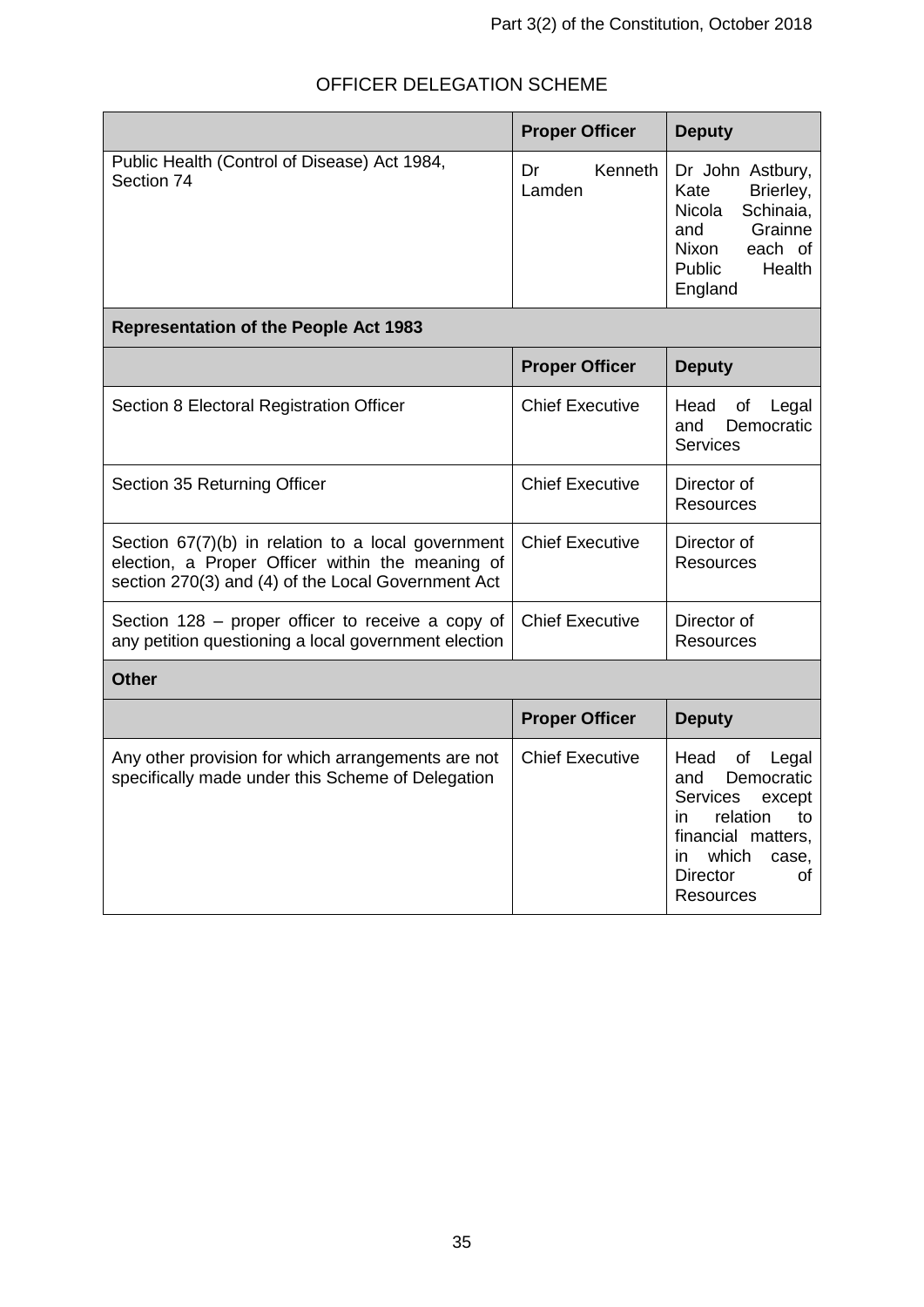## <span id="page-36-0"></span>**APPENDIX 1 – LEGISLATION**

Animals Act 1971 Animal By Products (Enforcement) (England) Regulations 2013 Animal and related products regulation 2011 Animal Boarding Establishment Act 1963 Animal Welfare Act 2006 Anti-social behaviour crime and policing Act 2014 Breading of Dogs Act 1973 and 1991 Building Act 1984 Caravan Sites Act 1968 Caravan Sites and Control of Development Act 1960 Clean Air Act 1993 Clean Neighbourhoods and Environment Act 2005 Control of Pollution Act 1974 Consumer Protection Act 1987 County of Lancashire Act 1984 Crime and Disorder Act 1998 Criminal Justice and Public Order Act 1994 Criminal Justice Act 2003 Dangerous Dogs Act 1991 Dangerous Wild Animals Act 1976 Data Protection Acts 1984 and 1998 Disability Discrimination Act 1995 Dogs (Fouling of Land) Act 1996 Environment Act 1995 Environmental Protection Act 1990 European Communities Act 1972 and EC Regs 178/2002, 852/2004, 853/2004, 854/2004, 882/2004 Films Act 1985 Food and Environmental Protection Act 1985 Food Safety Act 1990 (as amended ) & Regulations made thereunder Food Safety and Hygiene (England) Regulations 2013 Gambling Act 2005 General Food Regulations 2004 Guard Dogs Act 1975 Health and Safety at Work etc Act 1974 Health Act 2006 Health Protection (Part 2A Orders) Regulations 2010 Highways Act 1990 Home Energy Conservation Act 1995 Housing Acts 1988, 1995, 1996, 2004 House to House Collections Act 1939 (and the House to House Regulations 1947) Housing Grants, Construction and Regeneration Act 1996 Human Rights Act 1998 Land Drainage Act 1991 Local Government Acts 1972 and 2000 Local Government Finance Acts 1988 and 1992 The Local Government and Public Involvement in Health Act 2007 Leasehold Reform Act 1967 Licensing Act 2003 Litter Act 1983 Localism Act 2011 Local Government and Housing Act 1989 Local Government (Miscellaneous Provisions) Act 1976 and 1982